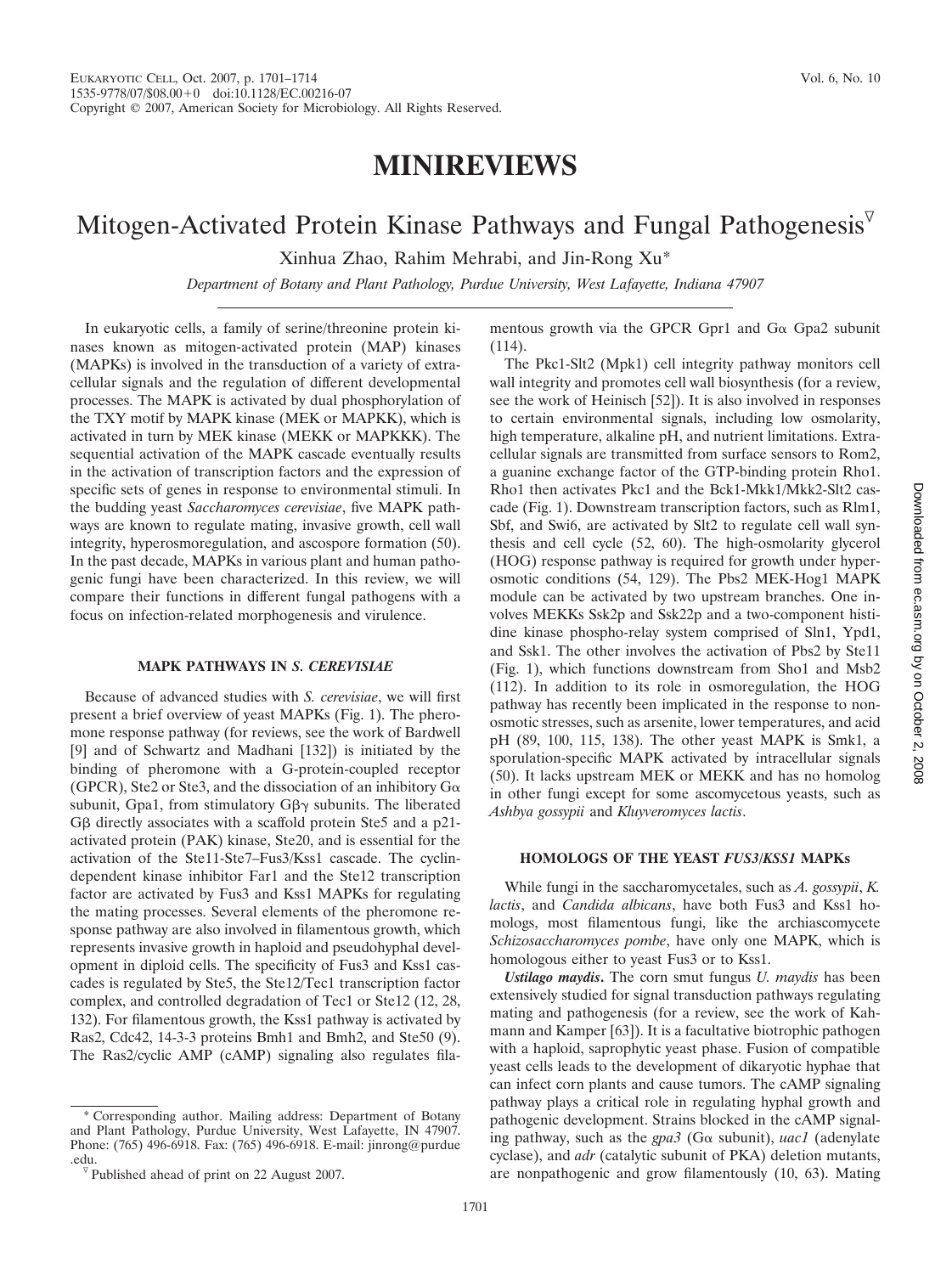

FIG. 1. MAPK pathways in *Saccharomyces cerevisiae*.

recognition occurs between pheromones and receptors and results in the activation of a downstream MAPK cascade consisting of the MEKK Kpp4 (Ubc4), MEK Fuz7 (Ubc5), and MAPKs Kpp2 (Ubc3) and Kpp6. Fuz7, a homolog of yeast Ste7, is the first element of this cascade to be characterized. It is important for conjugation tube production, filamentous growth, tumor induction, and teliospore formation and germination.

Kpp2 (Ubc3) and Kpp6 are two MAPKs with overlapping functions in mating and plant infection (10, 63). The *kpp2* (*ubc3*) mutant is defective in pheromone responses and the formation of filamentous dikaryons and reduced in virulence. Kpp6 contains an unusual N-terminal domain and plays a more critical role in appressorial penetration than Kpp2. The *kpp6* mutant is reduced in virulence and defective in the penetration of plant cuticle (15). The *kpp2 kpp6* double mutants are abolished in mating and nonpathogenic on maize plants. Because transformants expressing the kinase dead *kpp6* allele and the unphosphorylatable *kpp2* allele are more severely compromised in pathogenesis than the *kpp6* and *kpp2* mutants, respectively (106), the inactive *kpp6* and *kpp2* alleles may have additional inhibitory effects or downstream targets. Crk1 was first identified as a homolog of yeast Ime2 but later described as a novel MAPK in *U. maydis* that regulates morphogenesis, cell cycle, and plant infection (48). The *crk1* mutant is defective in *prf1* expression, mating, and plant infection.

The MEKK acting upstream from Fuz7 is Kpp4/Ubc4. Similar to *fuz7* mutants, *kpp4* deletion mutants are nonpathogenic and defective in the induction of pheromone-responsive genes (63). Deletion of Ubc2 (Ste50 homolog) also impairs pheromone responses and virulence (91). Different from other Ste50 homologs, Ubc2 has two C-terminal Src homology 3 domains that may be involved in protein-protein interactions. Ubc2 may function as an adaptor protein for the Kpp4-Fuz7-Kpp2/Kpp6 cascades. In *U. maydis*, the Smu1 PAK kinase is not directly involved in the activation of Kpp4 and downstream MAPKs, and it is dispensable for mating, plant infection, or tumor formation (134).

Ras2, one of the Ras proteins in *U. maydis*, has been placed upstream from Kpp4 and Ubc2. Mutation in the *ras2* gene suppresses a constitutively filamentous phenotype of the *adr1* mutant (80). Expression of a dominant active *ras2* allele promotes pseudohyphal growth in a manner dependent on the Ubc4-Fuz7-Ubc3 cascade. In contrast, constitutive activation of Ras1 increases the expression of *mfa1* but has no effect on cell morphology and yeast growth (104). Therefore, Ras2 and Ras1 in *U. maydis* may affect the MAPK and the cAMPprotein kinase A (PKA) pathway, respectively. A potential activator of Ras2 is the Cdc25-like guanine exchange factor protein Sql2 (104). However, unlike the *ras2* mutant, the *sql2* deletion mutant is defective in plant infection but not in mating. Sql2 may be an in planta-specific activator of Ras2 in response to lipid signals for promoting and maintaining filamentous growth (68). Although Gpa3 is essential for pheromone signaling and pathogenic development, the pheromone receptors Pra1 and Pra2 have not been functionally linked with any of the four  $G\alpha$  submits in *U. maydis*. The  $G\beta$  subunit Bpp1 is involved in the cAMP-PKA pathway, but it is not an effector for the MAPK cascade (105).

The HMG-domain transcription factor Prf1 is required for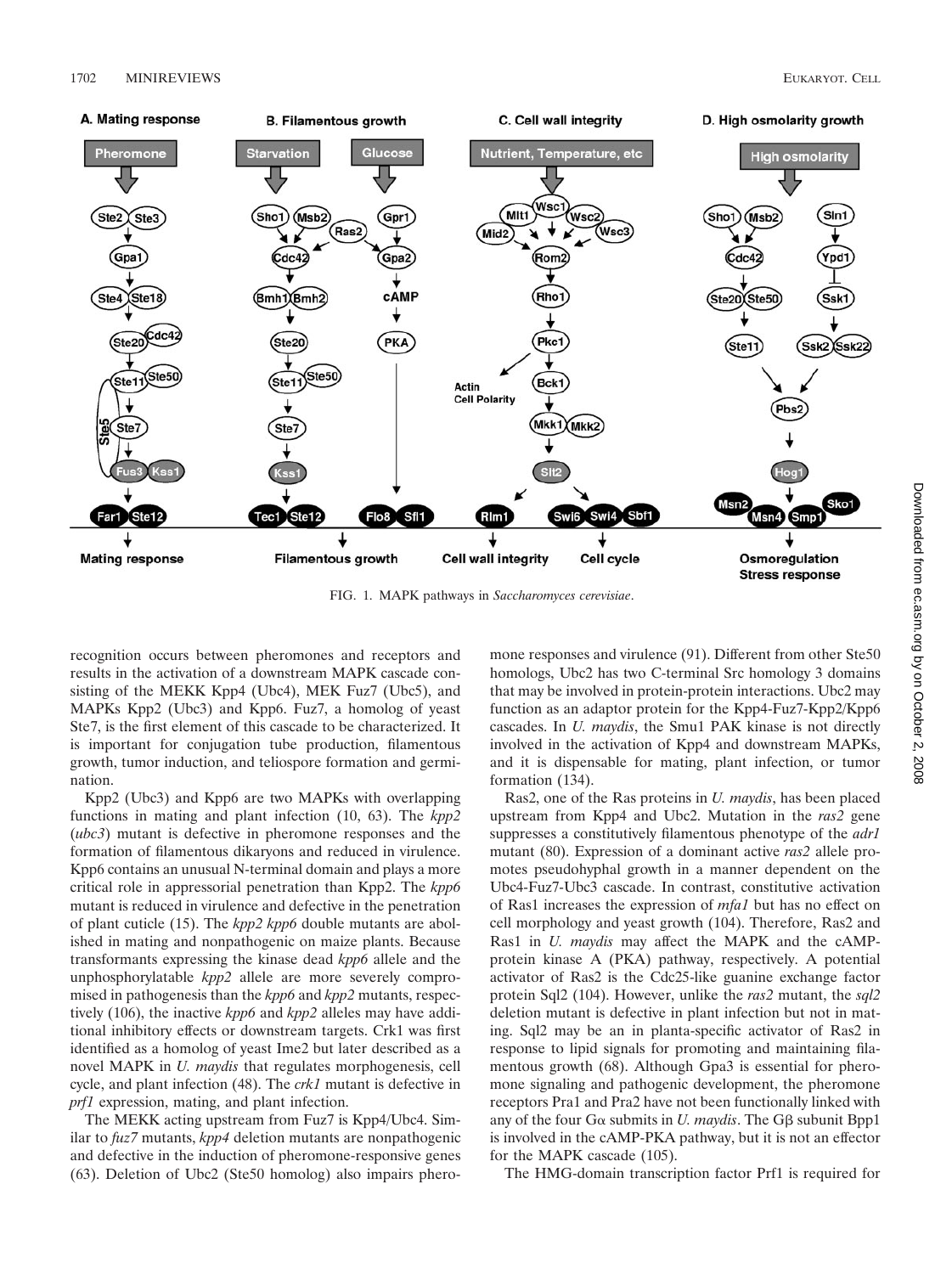mating and plant infection. It has consensus MAPK and PKA phosphorylation sites and interacts with Adr1 as well as MAPK Kpp2 in vivo (62). While the PKA phosphorylation sites of Prf1 are essential for the induced expression of both *a* and *b* mating type genes, the MAPK phosphorylation sites are required only for *b* gene expression. Another HMG-domain protein, Rop1, is involved in mating, filamentous growth, and regulation of *prf1* expression in axenic cultures. However, Rop1 is dispensable for conjugation, *prf1* expression, and virulence on maize plants (17). In addition, Prf1 is not required for Kpp4 to control conjugation tube formation (106). Acidic pH still induces the yeast-to-hypha transition in haploid cells of the *prf1* mutant but not the *ubc4* or *fuz7* mutant (90). Therefore, an additional transcription factor(s) may function downstream from this MAPK pathway for regulating responses to different signals and filamentous growth.

*Magnaporthe grisea***.** Rice blast caused by *M. grisea* is one of the most severe fungal diseases of rice throughout the world. The fungus develops specialized infection structures called appressoria and uses the enormous turgor pressure generated in appressoria for plant penetration. While surface recognition and the initiation of appressorium formation are mediated by the cAMP signaling, late stages of appressorium formation and penetration are regulated by the *PMK1* pathway. The *pmk1* deletion mutant fails to form appressoria but still recognizes hydrophobic surfaces and responds to cAMP (151). *PMK1* also is essential for infectious hyphal growth after penetration. In transformants expressing a *PMK-*green fluorescent protein construct, enhanced green fluorescent protein signals and nuclear localization are observed in appressoria and developing conidia (18).

Several upstream components of the *PMK1* pathway, including the MEKK Mst11 and the MEK Mst7 and an Ste50 homolog, Mst50, have been characterized (118, 158). The *mst7*, *mst11*, and *mst50* mutants fail to form appressoria and are nonpathogenic. Mst50 directly interacts with both Mst7 and Mst11 and may function as an adaptor protein for the Mst11- Mst7-Pmk1 cascade. The direct interaction of Mst7 with Pmk1 is mediated by the docking site and occurs specifically during appressorium formation (159). *MST20*, a homolog of yeast *STE20*, is dispensable for *PMK1* activation in *M. grisea* (85). Consistent with this observation, the *CDC42* homolog in *M. grisea* is dispensable for appressorium formation and plant infection (S. Wu and Z. Wang, personal communication). Therefore, unlike the yeast pheromone response pathway, PAK kinase and MgCdc42 are not essential for activating the Pmk1 MAPK cascade in *M. grisea.*

Mst50 and Mst11 both interact with Ras1 and Ras2, two Ras proteins in *M. grisea* (118). The *ras1* deletion mutant has no defect in plant infection and appressorium formation, but *RAS2* appears to be an essential gene. Expression of a dominant active *RAS2* allele in the wild-type strain but not in the *pmk1* mutant stimulates appressorium formation on nonconducive surfaces (118), indicating that *RAS2* functions upstream from the Mst11-Mst7-Pmk1 cascade. In addition, the  $G\alpha$  subunit MagB,  $G\beta$  subunit Mgb1, and a negative regulator of G-protein signaling (Rgs1) have been implicated in regulating appressorium formation (86, 87, 110). Exogenous cAMP induces appressorium formation in *mgb1* mutants, but these appressoria are morphologically abnormal and nonfunctional.

*MGB1* may control surface recognition via the cAMP signaling but function through the *PMK1* pathway to regulate appressorial penetration and invasive growth.

The *M. grisea* genome has no recognizable receptor protein kinase genes but contains a large number of GPCR-like genes (75), including putative homologs of Ste2, Ste3, GprD, and Pre-1. Twelve of them form a subfamily containing the CFEM domain, which is unique to fungi (32). In *M. grisea*, deletion of the yeast Ste2 and Ste3 homologs has no obvious effects on appressorium formation or plant infection (J.-R. Xu, unpublished data), but one putative CFEM-GPCR gene, *PTH11*, has been implicated in surface recognition via cAMP signaling (35). However, exogenous cAMP restores appressorium formation and pathogenicity in the *pth11* mutant, suggesting that *PTH11* may be involved in the regulation of cAMP signaling. Also, predicting GPCRs is not reliable, and there is no direct evidence to support the sensory role of Pth11 in *M. grisea*.

One putative downstream transcription factor regulated by Pmk1 is Mst12 (Ste12 homolog), which is essential for pathogenesis. Appressoria formed by the *mst12* mutant have normal appressorium turgor but fail to develop penetration pegs, probably due to cytoskeleton defects in mature appressoria (117). *MST12* may regulate genes involved in penetration and infectious growth, but another transcription factor(s) must function downstream of *PMK1* for regulating appressorium formation. One of the REMI mutants defective in appressorium formation is disrupted in a homeobox gene, *PTH12*. However, the *pth12* deletion mutant still occasionally forms melanized appressoria and responds to exogenous cAMP for appressorium formation (Y. Peng, personal communication). Several genes regulated by *PMK1* have been identified by subtractive hybridization, including *GAS1* and *GAS2*, two homologous genes that are unique to filamentous fungi and specifically expressed during appressorium formation (153).

**Other plant pathogenic fungi. (i) Appressorium-forming pathogens.** Homologs of *FUS3*/*KSS1* in several other plant pathogenic fungi that form well-developed appressoria, including *Cochliobolus heterostrophus*, *Colletotrichum lagenarium*, *C. gloeosporioides*, and *Pyrenophora teres*, have been characterized. In all these fungi, *PMK1* homologs are essential for appressorium formation (128, 151). Similar to the *pmk1* mutant, the *P. teres ptk1* and *C. lagenarium cmk1* mutants are nonpathogenic and fail to colonize healthy or wounded host tissues. Conidia of the *cmk1* mutant fail to germinate on plant and glass surfaces. In contrast, the *STE12* homolog is essential for penetration and infectious growth but dispensable for appressorium formation in *C. lagenarium* (139). In the rice leaf spot pathogen *Bipolaris oryzae*, *BMK1* is required for plant infection and conidiation, but its role in appressorium formation and penetration has not been examined (101).

In *C. heterostrophus*, *CHK1* is important for invasive growth and efficient colonization of leaf tissue after penetration, but the *chk1* mutant still forms a few small, restricted lesions on corn leaves. Other phenotypes of the *chk1* mutant include reduced aerial hyphae, autolysis, lack of conidiation, and loss of female fertility (83). Genes for cellobiohydrolase Cbh1, for endoglucanase Eg6, for transcription factor Cmr1, and for three enzymes for melanin synthesis are among those known to be regulated by Chk1 (43, 82). Similar to *CHK1*, the *CGB1*  $(G\beta)$  gene is essential for appressorium formation, female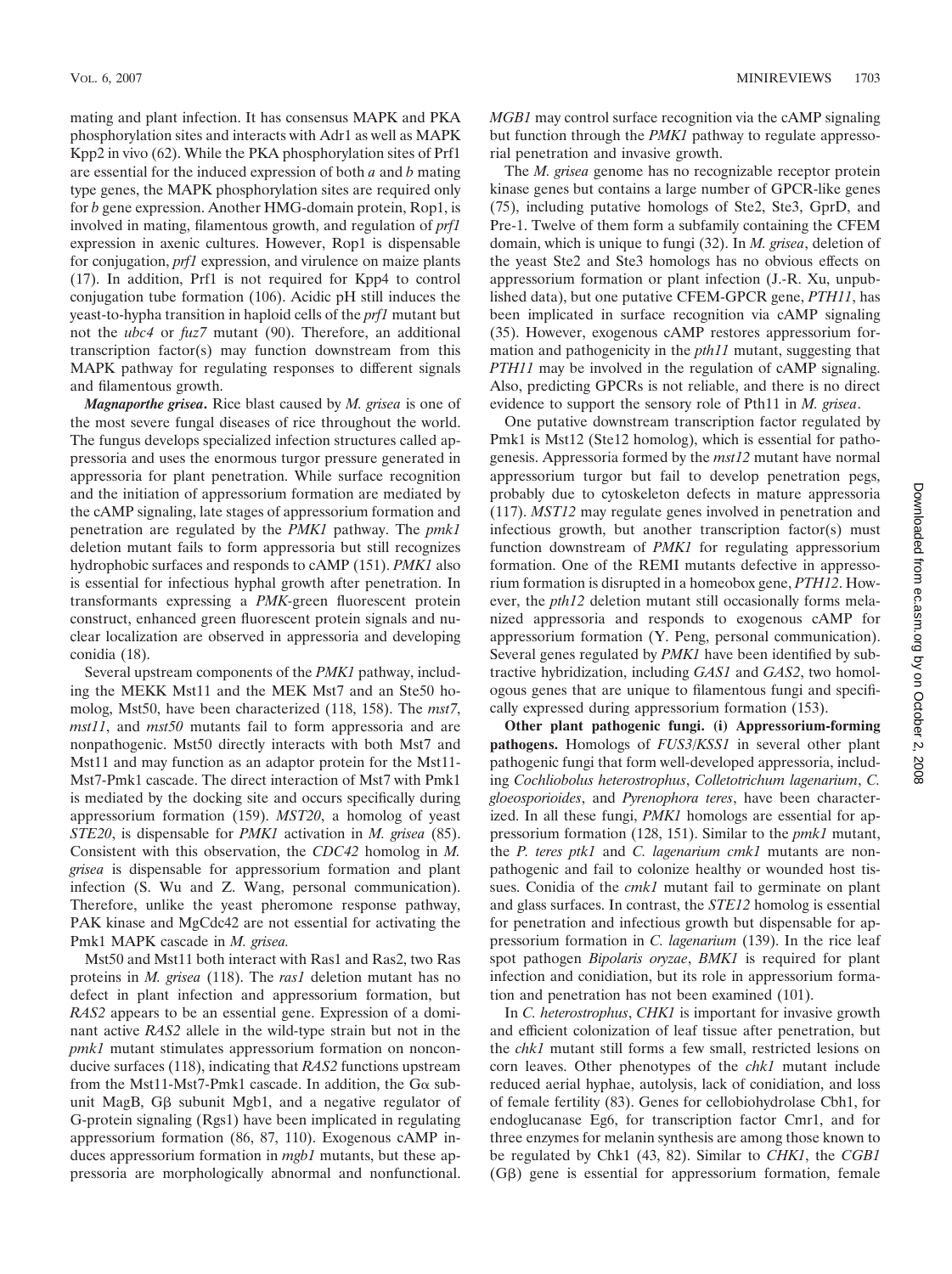fertility, hyphal pigmentation, and full virulence (47). However, the *cgb1* mutant still produces conidia and is more severely reduced in virulence than the *chk1* mutant. Deletion of  $CGA1$  (G $\alpha$ ) reduces appressorium formation but has no effect on pathogenesis, suggesting that *CGB1* and other upstream components, but not *CGA1*, may function upstream from the Chk1 cascade.

**(ii) Non-appressorium-forming foliar pathogens.** The *PMK1* homologs also are essential for infection in two foliar pathogens of wheat, *Mycosphaerella graminicola* and *Stagonospora nodorum*. In *M. graminicola*, the *MgFus3* deletion mutant is nonpathogenic and fails to colonize the mesophyll tissue through stomata (30). *MgFUS3* is important for aerial hyphal growth, melanization, and pycnidium formation. Similar to what is seen for the *mst20* mutant in *M. grisea*, deletion of a putative *STE20* homolog has no obvious effect on the vegetative growth or virulence of *M. graminicola* (30). In *S. nodorum*, *mak2* disruption mutants have reduced growth rates and are defective in conidiation, but they have no significant changes in the level of secreted protease activity, osmotic stress response, or melanin synthesis (135). Although *mak2* mutants fail to form penetration structures and are essentially nonpathogenic, they are able to enter the leaf via natural openings. However, the infection progress and the ability to cause disease once inside the leaf are compromised in the *mak2* mutant, which causes only limited necrosis on leaves (135).

**(iii) Root or vascular pathogens.** In *Fusarium oxysporum* f. sp. *lycopersici*, the *fmk1* mutant displays normal growth and conidiation but is nonpathogenic on tomato plants and significantly reduced in the expression of the pectate lyase gene *PL1* (37). *FMK1* is dispensable for conidium germination but is required for the differentiation of penetration hyphae and root attachment. In the vascular wilt pathogen *Verticillium dahliae*, *vmk1* mutants are nonpathogenic on a variety of host plants tested and defective in microsclerotium production (123). Interestingly, *PMK1* is also required for root infection in *M. grisea*, and it can functionally complement the *fmk1* mutant (37), suggesting a conserved role for this MAPK pathway in soilborne and foliar pathogens. A *FMK1* homolog from *Tuber borchii* is phosphorylated during plant colonization and partially restores invasive growth of the *fmk1* mutant. Therefore, the same MAPK pathway may regulate the establishment of symbiosis and ectomycorrhizae (95).

The *fgb1* (Gβ) deletion mutant of *F. oxysporum* also is reduced virulence, but it has an unaltered Fmk1 phosphorylation level and is defective in hyphal growth (33). Exogenous cAMP reverses part but not all of the *fgb1* growth phenotypes. Therefore, Fgb1 may act upstream from the cAMP signaling but not the Fmk1 pathway. In infection assays with an immunodepressed mouse model, the *fmk1 fgb1* double mutant but not the *fmk1* mutant or the *fgb1* mutant is significantly reduced in virulence (121). Fmk1 and Fgb1 appear to be components of distinct signaling pathways with overlapping functions.

**(iv) Necrotrophic pathogens.** *PMK1* homologs are also important for pathogenesis in several other necrotrophic ascomycetes (Table 1). In *Botrytis cinerea*, the *bmp1* mutant has a reduced growth rate and is nonpathogenic. Germ tubes of the *bmp1* mutant fail to penetrate the host tissue (160). Recently, an independent *bmp1* mutant was reported to be defective in conidium germination on hydrophobic surfaces and in re-

TABLE 1. *FUS3/KSS1* homologs in pathogenic fungi

| Fungal pathogen   | <b>MAPK</b>      | Major function(s)                                           |
|-------------------|------------------|-------------------------------------------------------------|
| M. grisea         | Pmk1             | Appressorium formation, pathogenicity,<br>infectious growth |
| C. lagenarium     | Cm <sub>k1</sub> | Appressorium formation, pathogenicity, spore<br>germination |
| P. teres          | Ptk1             | Appressorium formation, pathogenicity,<br>conidiation       |
| C. heterostrophus | Chk1             | Appressorium formation, virulence, conidiation              |
| F. oxysporum      | Fmk1             | Pathogenicity, infectious growth, root attachment           |
| B. cinerea        | Bmp1             | Pathogenicity, normal growth rate                           |
| U. maydis         | Kpp2             | Virulence, mating                                           |
| U. maydis         | Kpp6             | Virulence, mating, penetration                              |
| C. purpurea       | Cpmk1            | Pathogenicity, penetration, infectious growth               |
| F. graminearum    | Gpmk1            | Pathogenicity, infectious growth, conidiation               |
| V. dahliae        | $V$ m $k1$       | Pathogenicity, conidiation, microsclerotium<br>formation    |
| B. oryzae         | Bmk1             | Pathogenicity, conidiation                                  |
| M. graminicola    | MgFus3           | Pathogenicity, pycnidium formation, stoma<br>penetration    |
| S. nodorum        | Mak2             | Virulence, conidiation, normal growth rate                  |
| C. parasitica     | Cpmk2            | Virulence, conidiation, normal growth rate                  |
| S. sclerotiorum   | Smk1             | Sclerotium development                                      |
| C. albicans       | Cek1             | Virulence, mating, yeast-hypha transition                   |
| C. albicans       | Cek <sub>2</sub> | Mating                                                      |
| C. neoformans     | Cpk1             | Mating, haploid fruiting                                    |

sponding to carbon sources (39). Differences in conidium germination between two *bmp1* mutants may be related to different spore concentrations used or mutant backgrounds. In *Alternaria brassicicola*, *amk1* mutants are nonpathogenic on intact plants but still colonize wounded leaves in the presence of nutrient supplements. Amk1 is essential for the production of mature conidia and up-regulation of several hydrolytic enzyme genes (26). In *Cryphonectria parasitica*, the *cpmk2* deletion mutant is defective in conidiation and pheromone production and has reduced growth rate and canker size (27). Although the activation of *CpMK2* is not affected, *CpSTE12* is down-regulated by hypovirus infection (34). Many genes affected by the hypovirus are down-regulated in the *cpste12* mutant, which is reduced in virulence and female sterile (34). In *Sclerotinia sclerotiorum*, Smk1 regulates sclerotium development, but its role in plant infection has not been determined (24).

In the wheat scab fungus *F. graminearum*, the *gpmk1* (*map1*) deletion mutants are reduced in conidiation, female sterile, and nonpathogenic (57, 140). The *gpmk1* mutants are impaired in colonizing wheat heads and spreading from inoculated florets to neighboring spikelets. They also fail to infect roots, wounded wheat floral tissues, and tomato fruits but still produce phytotoxic deoxynivalenol. Gpmk1 regulates the early induction of extracellular endoglucanase, xylanolytic, and proteolytic activities and is responsible for the overall induction of secreted lipolytic activities (58). One of the genes regulated by Gpmk1 is *FGL1*, which encodes a secreted lipase and is an important virulence factor in *F. graminearum* (144).

**(v) Biotrophic pathogens.** The *cpmk1* mutant of *Claviceps purpurea* has no defect in vegetative growth or conidiation but is incapable of penetration and nonpathogenic on rye plants (97). Mutants deleted of the *CDC42* homolog in *C. purpurea* also are nonpathogenic, but they still penetrate the stylar tissue. The invasive growth of the *CpCdc42* mutant is arrested at an early infection stage, presumably due to induced plant defense responses (131). Expression of *CPMK1* in the *pmk1* mu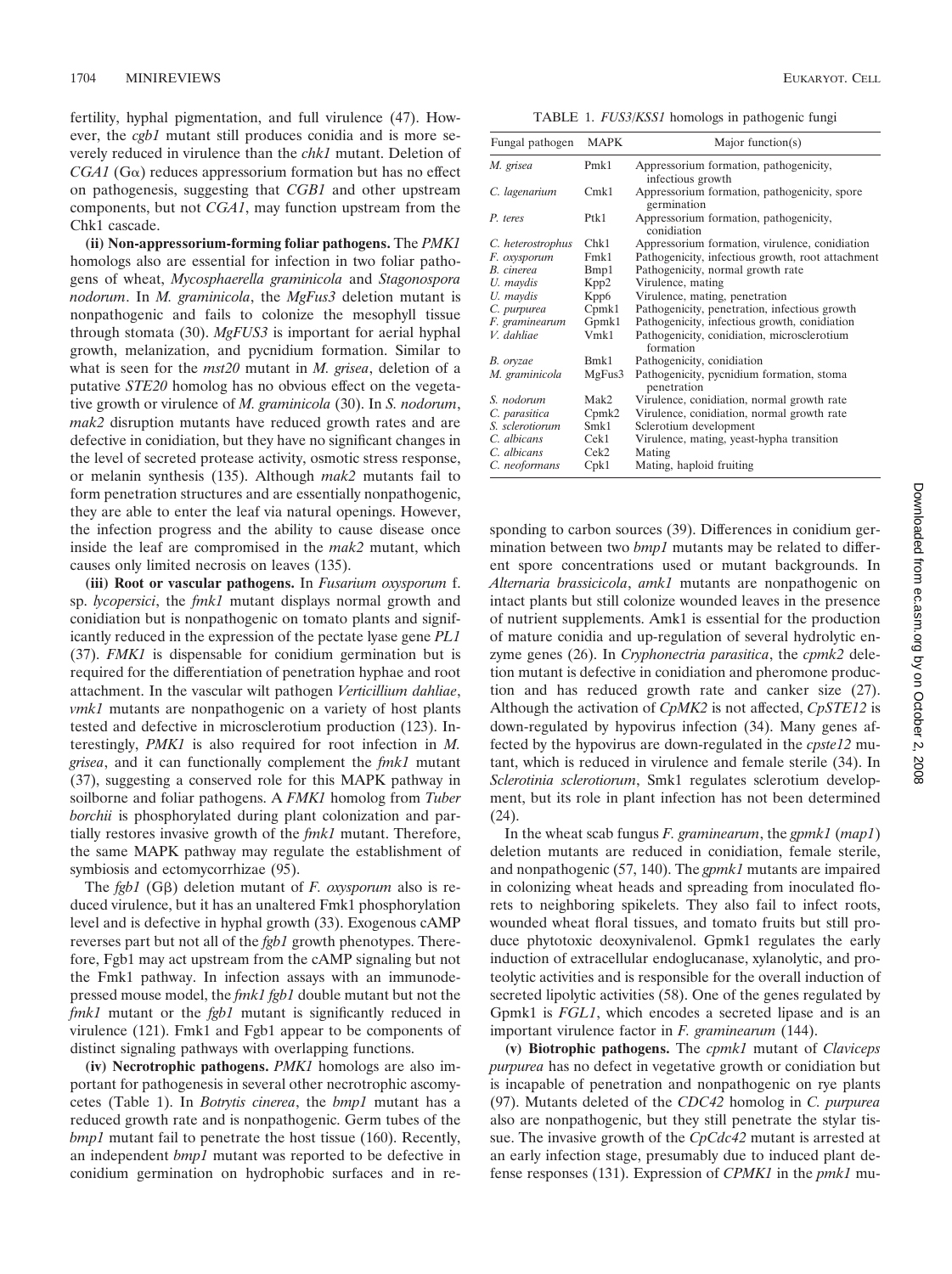tant fully complements its defects, indicating that this MAPK pathway is functionally conserved between hemibiotrophic and biotrophic pathogens. In the barley powdery mildew fungus *Blumeria graminis*, both a MAPK and the cAMP signaling are involved in regulating appressorium development (67). In another obligate biotroph, *Puccinia triticina*, the *PtMAPK1* gene has increased expression levels during urediospore germination and plant infection. When expressed in *U. maydis*, it complements the defect of *kpp2* mutants in mating and plant infection (56).

**Model saprophytic filamentous fungi.** In the model filamentous fungus *Neurospora crassa*, mutants deleted of the MEKK *NRC-1* and MAPK *MAK-2* genes have the same pleiotropic phenotype, including derepressed conidiation, shortened aerial hyphae, lack of hyphal fusion and conidial anastomosis tube, female sterility, and flattened ascospores (72, 116). The *pp-1* (Ste12 homolog) deletion mutant has similar defects (84). However, none of the individual GPCR,  $G\alpha$ ,  $G\beta$ , or  $G\gamma$  deletion mutants are phenotypically similar to the *mak-2* mutant.

Unlike other filamentous fungi, several *Aspergillus* species, including *A. niger*, *A. nidulans*, and *A. fumigatus*, have four MAPK genes (124). The two MAPKs with the TEY dual phosphorylation site, MpkA and MpkB, are homologous to yeast Slt2 and Kss1, respectively. Although MpkB has not been functionally characterized, *SteA* (Ste12 homolog) is required for the development of ascogenous hyphae and cleistothecia. The *steA* deletion mutant is blocked in sexual reproduction but has normal vegetative growth and conidiation (141). However, the *steC* (Ste11 homolog) deletion mutant has a pleiotropic phenotype, including a reduced growth rate, altered conidiophore morphology, and defects in heterokaryon formation and cleistothecium development (148).

*Candida albicans***.** *C. albicans* causes various forms of candidiasis, particularly in immunocompromised patients. The reversible dimorphic transition between the yeast form and the hyphal form is important for its virulence and can be triggered by various signals in vitro, including high temperature, neutral pH, and serum. *C. albicans* also occasionally undergoes switching between white-phase cells that form dome-shaped, white colonies and opaque-phase cells that are more elongated and form flatter, darker colonies on solid agar. Signal transduction pathways regulating filamentous growth and the white-opaque switching have been well studied for *C. albicans* (for reviews, see the work of Alonso-Monge et al. [2], of Bennett and Johnson [11], and of Chen et al. [25]).

The Cek1 (Kss1 homolog) MAPK cascade has been well characterized for its role in the yeast-hypha transition and virulence (2, 11). Homozygous *cek1* mutants are defective in transition from unicellular budding growth to invasive hyphal growth on Spider or synthetic low-ammonium-dextrose (SLAD) medium and are significantly attenuated in virulence with murine models for systemic or superficial candidiasis. All the major components of the yeast pheromone response pathway except Ste5 have been identified in *C. albicans* (11). The PAK kinase Cst20, MEK Hst7, Cph1 (Ste12 homolog), CaTec1, CaRas1, Cdc42, and its exchange factor Cdc24 are also required for hyphal morphogenesis, invasive hyphal growth, and virulence. The defect of the *CaRas1* deletion mutant in morphological transition is suppressed by exogenous cAMP or overexpression of *CEK1* (78), indicating that CaRas1 functions in both signaling pathways.

All the mutants blocked in the *CEK1* pathway, however, are still capable of filamentous growth in response to serum. Multiple signaling pathways, including the cAMP-dependent protein kinase pathway via Efg1, a pH-responsive pathway through Rim101, and Tup1-mediated repression through Rfg1 and Nrg1, are known to regulate hyphal development and infection processes in *C. albicans* (2, 61). Cph1 and Efg1 have overlapping functions for induced expression of genes responsive to serum, and the homozygous *cph1 efg1* double mutant fails to develop hyphae or pseudohyphae in response to many stimuli (16, 88). Unlike Tec1 in yeast, CaTec1 is regulated by Efg1 and the basic helix-loop-helix transcription factor Cph2 but not by Cph1 in *C. albicans* (77). Recently, the Mep2 ammonium permease has been shown to mediate the induction of filamentous growth in response to nitrogen starvation by its interaction with CaRas1 (13).

Although *C. albicans* is a diploid fungus traditionally classified as asexual, mating between genetically modified strains and a parasexual cycle have been observed. *CEK2* (25) and several components of the *CEK1* pathway, including *STE2*, *GPA2*, *CST20*, *HST7*, *CEK1*, and *CPH1* (2), are involved in mating responses. *CEK2* encodes a MAPK highly similar to that encoded by *FUS3.* It is dispensable for filamentous growth on artificial media but has overlapping functions with *CEK1* in mating. While the *cek1* and *cek2* deletion mutants are reduced in mating efficiency, *cek1 cek2* double mutants, like the *hst7* and *cph1* mutants, are completely blocked in mating (25). For upstream components, the GPCR gene *STE2* is essential for mating responses to the alpha pheromone, and the Gpa2  $Ga$ subunit is involved in relaying nutrient signals to mating. In *S. cerevisiae*, Mcm1 is involved in cell type-specific transcription and pheromone response. Overexpression of *CaMCM1* induces the expression of a hypha-specific gene *HWP1* and hyphal development, but its function in mating is not clear in the case of *C. albicans* (126). The Cph1-mediated MAPK pathway is involved in the regulation of white-opaque switching, which is controlled by the mating type locus (2, 98). Unlike the yeast pheromone response pathway, Cek1appears to be activated by quorum sensing and other environmental signals (125, 130). Farnesol, a quorum-sensing molecule, reduces the transcription levels of *HST7* and *CPH1* in *C. albicans*. Diluting stationary-phase cells in fresh rich medium also stimulates the phosphorylation of Cek1. In *C. albicans*, Sho1 is essential for Cek1 activation under different conditions that require active cell growth and cell wall remodeling (125). The *sho1* mutant is sensitive to oxidative stress and cell wall-interfering compounds (Congo red and calcofluor white) and is defective in morphogenesis on SLAD and Spider media, which stimulate hyphal growth (125). These results reveal a role for Sho1 in linking oxidative stress, cell wall biogenesis, and morphogenesis in *C. albicans*.

*Cryptococcus neoformans***.** *C. neoformans* is the causal agent of cryptococcal meningoencephalitis. Mating between *MAT* and *MAT***a** cells on a nutrient starvation medium leads to the formation of dikaryotic filaments. The mating type locus contains mating type-specific Ste11 and Ste12 homologs, but the Cpk1 MAPK and Ste7 homolog are not linked to the mating type locus (31). The *cpk1* and *ste7* deletion mutants of both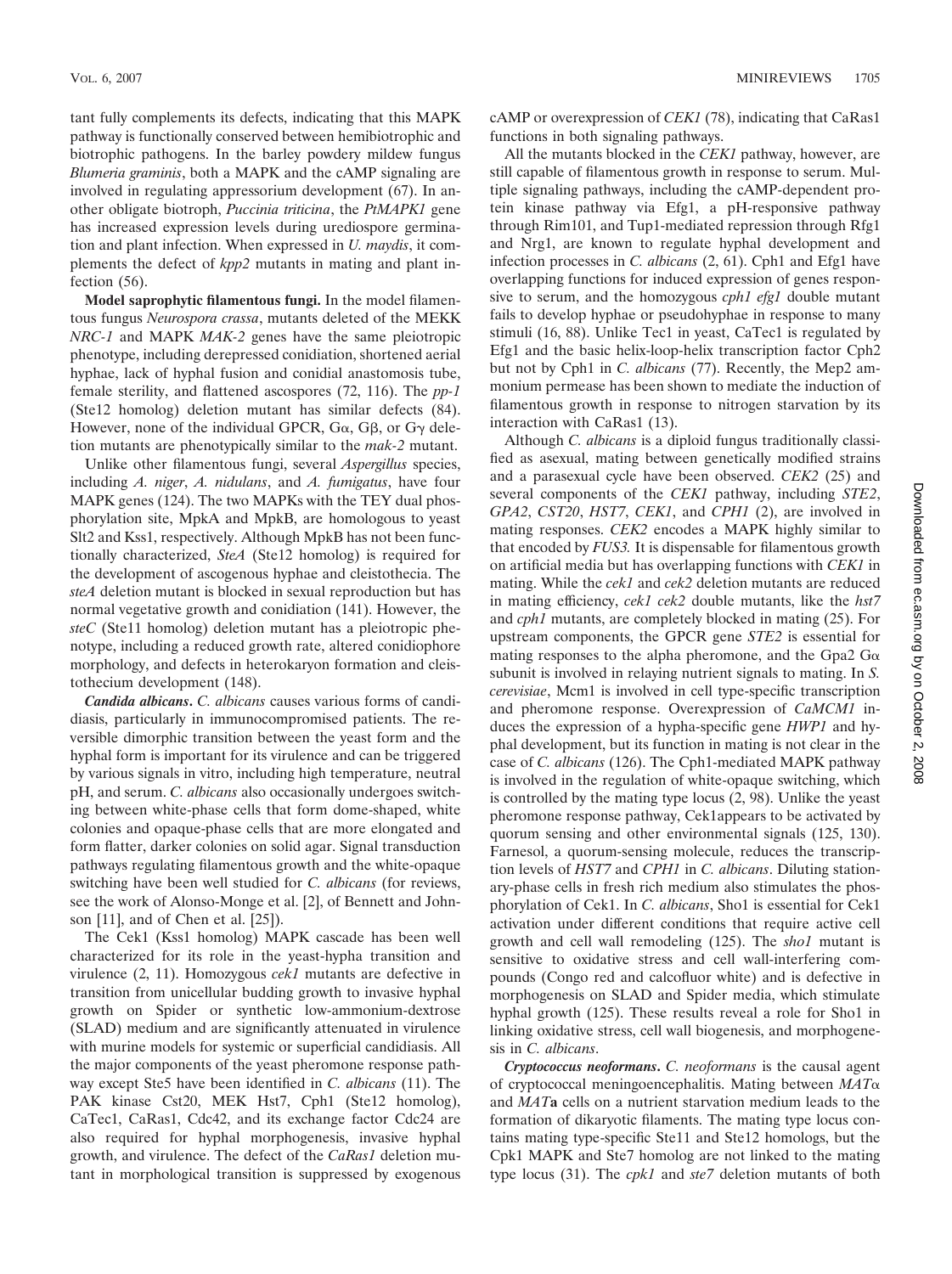mating types are severely impaired in mating but not completely sterile. The  $\epsilon p k I \alpha$ , *ste*7 $\alpha$ , and *ste11* $\alpha$  mutants are also blocked in haploid fruiting  $(29, 31)$ . However, the *stell*  $\alpha$ *, ste7*, and *cpk1* mutants are as virulent as the wild-type strains in a disseminated mouse model, indicating that the *CPK1* MAPK pathway is important for mating and haploid fruiting but dispensable for virulence.

While the Gpa1 G $\alpha$  subunit plays a critical role in the cAMP signaling, the Gpb1  $G\beta$  subunit functions upstream from the *CPK1* cascade. The mating defect of the *gpb1* mutant is suppressed by overexpression of *CPK1* but not exogenous cAMP (146). The *gpb1* mutant also is defective in haploid fruiting, which can be suppressed by the overexpression of  $\text{Ste}12\alpha$ . Therefore, mating and haploid fruiting in *C. neoformans* are mediated by *GPB1* via the *CPK1* MAPK cascade (146). A Ras homolog has also been identified as an upstream component of this pathway. The *ras1* mutant is viable but unable to grow at 37°C, defective in mating, and avirulent in a rabbit model of cryptococcal meningitis. It has no defects in melanin and capsule production, which are two events regulated by Gpa1 cAMP signaling (4, 147). Expression of a dominant active *RAS1* ( $RASI^{Q67L}$ ) allele enhances haploid fruiting in serotype A strain H99 but not in the  $ste12\alpha$  mutant (3, 156). Although the mating defect of the *gpb1* mutant is not recovered by the *RAS1Q67L* allele, expression of a dominant *GPB1* allele rescues the mating defect of the *ras1* mutant, indicating that *RAS1* functions upstream of *GPB1* in the mating process (4, 81). Several GPCR genes in *C. neoformans*, including Ste3a, Ste3α, and Gpr4, have also been characterized. The Ste3 homologs are important for mating and have a mating type-specific role in virulence (20). Gpr4 is dispensable for infection, but it may function as an amino acid sensor and interact with Gpa1 for regulating the cAMP-PKA pathway (154).

 $Ste12\alpha$  may function downstream of Cpk1 because overexpression of Ste12 $\alpha$  suppresses the defects of the *cpk1* mutant in mating and haploid fruiting. However, overexpression of Ste11 $\alpha$  or Cpk1 can restore haploid fruiting in the  $ste12\alpha$  mutant, suggesting that Ste12 $\alpha$  does not function downstream from Cpk1 in a strictly linear pathway (31). Interestingly,  $\text{Ste12}\alpha$  and  $\text{Ste12}a$  are important for virulence in a serotype-specific manner. Unlike the *ste11a*, *ste7*, and *cpk1* mutants, the *ste12* mutants in serotype D are significantly reduced in virulence (22, 156). In contrast, the PAK kinase Ste20 $\alpha$  contributes to virulence in serotype A but not in serotype D strains (145).

**Other human pathogenic fungi.** The *FUS3*/*KSS1* homologs have been identified in several other human pathogens, including *A. fumigatus*, *Penicillium marneffei*, and *Pneumocystis carinii* (44). However, their function in pathogenesis has not been characterized. In *P. carinii*, phosphorylation assays and expression analyses of a few candidate components of the *PCM* MAPK pathway, including PcSte11, PcSte20, and PcSte3, have suggested that this MAPK pathway may play regulatory roles in the life cycle and infection processes of this opportunistic pathogen (143). In *P. marneffei*, StlA (Ste12 homolog) is dispensable for asexual development and dimorphic switching but can complement the sexual reproduction defect of the *A. nidulans steA* mutant (14).

TABLE 2. *SLT2* homologs in pathogenic fungi

| Fungal<br>pathogen | MAPK   | Major functions                                                 |
|--------------------|--------|-----------------------------------------------------------------|
| M. grisea          | Mps1   | Pathogenicity, penetration, conidiation, cell wall<br>integrity |
| C. lagenarium      | Maf1   | Pathogenicity, appressorium formation, conidiation              |
| C. purpurea        | Cpmk2  | Pathogenicity, penetration, conidiation, cell wall<br>integrity |
| F. graminearum     | Mgy1   | Pathogenicity, hyphal fusion, cell wall integrity               |
| M. graminicola     | MgSlt2 | Pathogenicity, infectious growth                                |
| B. cinerea         | Bmp3   | Pathogenicity, penetration, macro- and<br>microconidiation      |
| C. albicans        | Mkc1   | Virulence, cell wall biogenesis, stress response                |
| C. neoformans      | Mpk1   | Virulence, cell wall biogenesis, stress response                |

## **CELL WALL INTEGRITY PATHWAY**

Several orthologs of yeast *SLT2* in plant and human pathogens have been characterized. In general, this MAPK pathway is important for pathogenesis and cell wall integrity.

**Plant pathogenic fungi.** The *MPS1* MAPK is essential for conidiation, appressorial penetration, and plant infection in *M. grisea* (152). The *mps1* deletion mutant is significantly reduced in aerial hyphal growth and conidiation, but it displays no obvious changes in the growth rate. Unlike Pmk1, Mps1 is dispensable for appressorium formation. Appressoria formed by the *mps1* mutant fail to penetrate and develop infectious hyphae but still elicit plant defense responses. Vegetative hyphae of the mutant have a weakened cell wall, undergo autolysis in aging colonies, and are hypersensitive to cell wall-lytic enzymes (152). The *M. grisea* genome contains distinct homologs of many components of the yeast Pkc1-Slt2 pathway (32), including Pkc, Bck1, Mmk2, Rom2, Rlm1, and Swi6. However, it lacks significant homologs of the receptor genes of the yeast Pkc1-Slt2 pathway except for one gene with limited homology to Wsc1 (e-value, 1e-4). Receptors may not be well conserved, and *M. grisea* may have novel receptors for recognizing plant or environmental signals.

Functional characterization of the *SLT2* homolog in several other plant pathogenic fungi (Table 2) has indicated that this MAPK is well conserved among fungal pathogens and plays important roles during plant infection. In *C. lagenarium*, *MAF1* is required for the early stages of appressorium formation (70). Elongated germ tubes of the *maf1* mutant fail to form appressoria. In *C. purpurea*, *CPMK2* also is necessary for penetration, and the *cpmk2* mutant retains only a limited ability to colonize host tissues (96). In *M. graminicola*, *mgslt2* mutants are normal in penetration of stomata but fail to colonize and grow invasively in plants (92). The *bmp3* mutant of *B. cinerea* is defective in penetrating dead onion epidermal cells and developing necrotic lesions (127). In *F. graminearum*, the *mgv1* mutant is reduced in deoxynivalenol accumulation (55) and hypersensitive to plant defensin MsDef1 (122). Mgv1 also is essential for hyphal fusion and heterokaryon formation (55).

In contrast to its conserved role in pathogenesis, the function of this MAPK in cell wall integrity, conidiation, and stress responses varies among fungal pathogens. Similar to the *mps1* mutant, the *cpmk2* and *mgv1* mutants in *C. purpurea* and *F. graminearum* have weakened cell walls and increased susceptibility to cell wall-lytic enzymes and certain compounds that interfere with the cell wall, such as nikkomycin Z (a chitin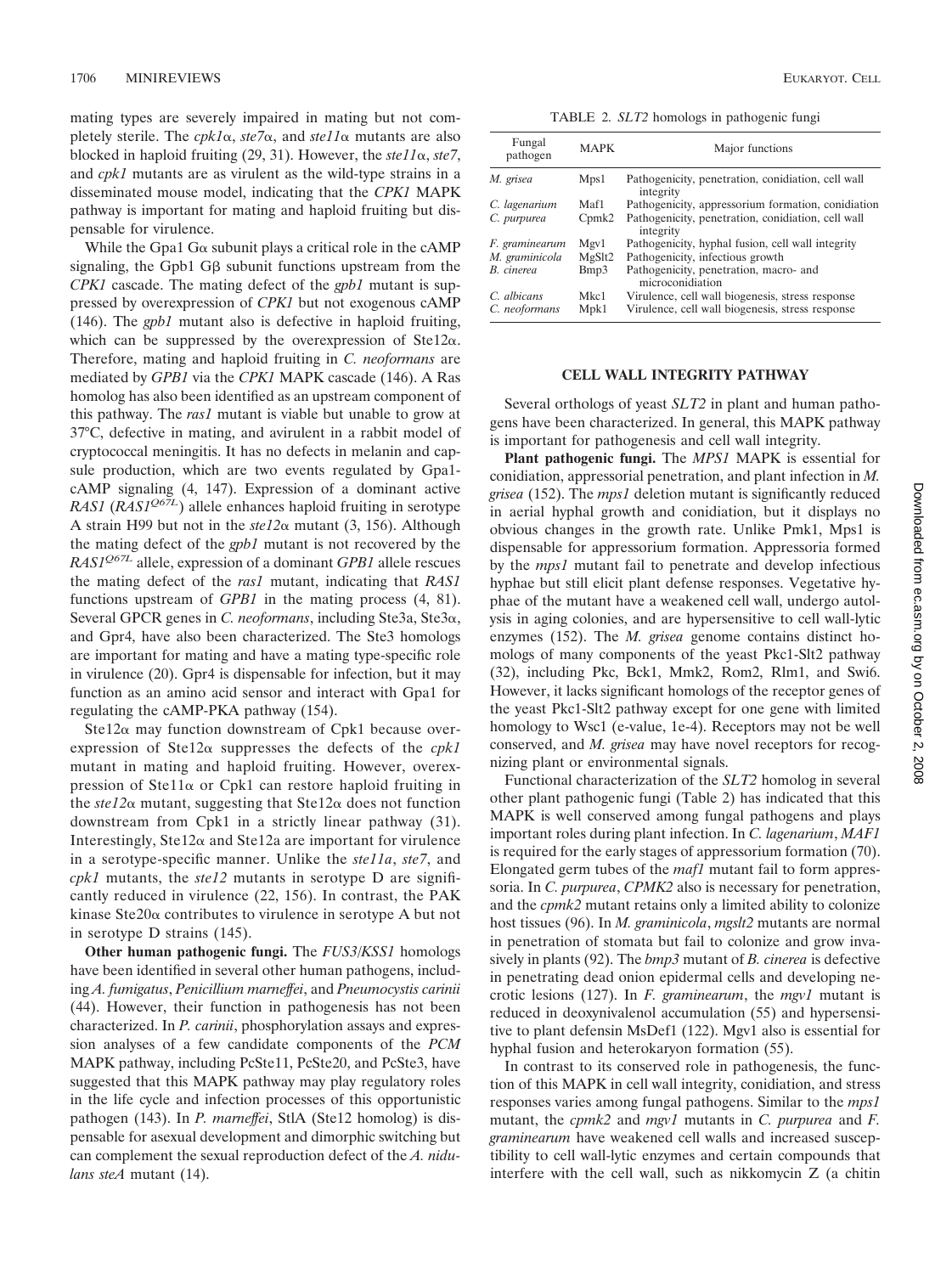synthase inhibitor) and calcofluor white (55, 96). In contrast, deletion of the *SLT2* ortholog has no obvious effect on sensitivities to cell wall-lytic enzymes and inhibitors in *M. graminicola* and *B. cinerea* (127). Interestingly, the *Mgslt2* mutant is hypersensitive to several azole fungicides, including miconazole and cyproconazole. The *bmp3* mutant has increased sensitivity to paraquat and the phenylpyrrole fungicide fludioxonil, but it is not hypersensitive to the azoles, elevated temperatures, or  $H_2O_2$  (127).

The *SLT2* orthologs are also required for conidiation in *C. lagenarium* and *C. purpurea*. However, conidiation is normal in the *mgv1* mutant of *F. graminearum* and the *mgslt2* mutant of *M. graminicola* (Table 2). The *bmp3* mutant of *B. cinerea* produces fewer macroconidia but more microconidia than the wild type (127). It also is defective in sclerotium formation and germ tube responses to surfaces. Unlike the *pmk1*, *maf1*, and *mgslt2* mutants, the *mgv1* and *bmp3* mutants exhibit reduced growth rates on solid media. However, vegetative growth in liquid cultures is normal in the *mgv1* mutant. The pleiotropic phenotypes observed for these mutants indicate that this MAPK pathway may regulate various growth or differentiation processes in different plant pathogenic fungi.

**Model saprophytic filamentous fungi.** In *A. nidulans*, MpkA plays an important role in conidium germination and hyphal tip growth. The *mpkA* mutant has a reduced growth rate, and its hyphal tips tend to swell (19). Conidia often grow isotropically and fail to produce germ tubes under normal culture conditions. In *Podospora anserina*, crippled growth is an epigenetic cell degeneration phenomenon caused by *C*, a cytoplasmic and infectious hereditary unit that resembles a prion. *PaASK1*, a *BCK1* homolog, is required for *C* production. The *paask1* mutant is defective in hyphal pigmentation, differentiation of aerial hyphae, and fruiting body development. Mutants deleted of the downstream MEK PaMkk1 or MAPK PaMpk1 have the same phenotype as the *paask1* mutant (65). Overexpression of *PaASK1* or *PaMPK1* facilitates *C* propagation and enhances crippled growth in wild-type strains. The activation and nuclear localization of PaMpk1 appear to be correlated with the presence of the *C* element in vegetative hyphae (65). The autolysis and pigmentation defects of the *mps1* mutants of *M. grisea* and *C. heterostrophus* may be related to cell degeneration.

**Human pathogens.** In *C. albicans*, Mkc1 (Slt2 homolog) is involved in regulating cell wall integrity and required for growth at elevated temperatures (109). Homozygous *mkc1* deletion mutants exhibit increased susceptibility to caffeine, glusulase, and some inhibitors of cell wall synthesis. Growth rates and cell viabilities of *mkc1* mutants are reduced in cultures grown at 42°C. In addition, Mkc1 has been implicated in morphological transitions and pathogenesis (36, 107). The *mkc1* mutants are also reduced in invasive growth on Spider medium and produce shorter hyphal cells (for a review, see the work of Alonso-Monge et al. [2]). In infection assays with a murine model, *mkc1* mutants are attenuated in virulence. The *mkc1* mutants have increased sensitivities to nitric oxide (NO) in in vitro assays and reduced abilities to inhibit NO production by macrophages (99).

The Mkc1 pathway is also involved in responses to other stresses. The activation of Mkc1 is triggered by various oxidants, certain osmotic stresses, antifungal drugs targeted at cell wall and membrane syntheses, calcium ion, and low-temperature shock (108). The phosphorylation of Mkc1 in response to oxidative stress is partially dependent on the *CaHOG1* pathway (5), suggesting cross talk between these two pathways. The activation of Mkc1 by oxidative stress is blocked in the *capkc1* mutant (108), indicating that *C. albicans* has a similar PKC-Slt2 cell wall integrity pathway. The *capkc1* deletion mutants are normal in the yeast-to-hypha transition but have an osmotically remediable cell lysis defect. Cercosporamide, a selective inhibitor of Pkc1, has synergistic fungicidal effects with caspofungin (a β-1,3-glucan synthase inhibitor) in *C. albicans* (136). In *S. cerevisiae*, Wsc1 acts as the dedicated sensor for caspofungininduced cell wall damage to activate the Pkc1-Slt2 pathway. Short exposure to caspofungin results in the up-regulation of *MKC1*, and the *mkc1* mutant has increased sensitivity to caspofungin (149). Mkc1 is also activated by physical contact in *C. albicans*. The *mkc1* mutants are defective in invasive hyphal growth on YPS agar and normal biofilm formation, two contact-dependent responses (76).

In *C. neoformans*, the *MPK1* MAPK gene is required for growth at elevated temperatures and the maintenance of cell wall integrity (73). The growth defect of the *mpk1* deletion mutant at 37°C can be remedied by an osmotic stabilizer such as 1 M sorbitol. Phosphorylation of Mpk1 is induced by antifungal compounds nikkomycin Z and caspofungin. The *mpk1* mutant is significantly attenuated in virulence and hypersensitive to fludioxonil or cell wall synthesis inhibitors, but it is normal in the production of melanin and capsule (69, 73). The growth defect at 37°C and weakened cell wall of the *mpk1* mutant may be responsible for its reduced virulence.

Several other components of the putative Pkc1-Mpk1 pathway in *C. neoformans*, including homologs of yeast Rho1, Bck1, Mkk2, Lrg1, Rom2, Rom20, and Rom21, have been characterized, but their functions in virulence remain to be examined (21, 49). Although both Bck1 and Mkk2 homologs are critical for maintaining cell wall integrity and growth at elevated temperatures, the *mkk2* but not the *bck1* deletion mutant is reduced in melanin production. Inhibition of Pkc1 abolishes melanin synthesis in *C. neoformans* (53). Deletion of the phosphatase Ppg1 also reduces melanin production, but *ppg1* mutants have additional defects, such as reduced capsule size. While *ROM2* is dispensable, Lrg1 and two other genes (*SSD1* and *PUF4*) are important for cell wall integrity in *C. neoformans*, which lacks homologs of several yeast membrane-associated stress sensors (49). Therefore, the regulatory mechanisms for maintaining cell wall integrity in *S. cerevisiae* and *C. neoformans* appear to be different. The *C. neoformans* genome also lacks significant homologs of several yeast membraneassociated stress sensors, including Slg1, Wsc2, and Mid2 (49).

The Slt2 homolog has been identified but not functionally characterized for several other human pathogens, including *A. fumigatus*, *P. carinii*, *P. marneffei*, *Histoplasma capsulatum*, *Blastomyces dermatitidis*, and *Coccidioides posadasii.* In *P. carinii*, expression of the *MKP1* MAPK gene and *PcBCK1* can partially complement the yeast *slt2* and *bck1* mutants, respectively (45, 137), but their functions in *P. carinii* are not clear. Mkp1 contains a unique phosphorylation motif repeat (TEY MTEY). Dual phosphorylation of Mkp1 at T186 and Y188 is required for its kinase activity but not for its ability to partially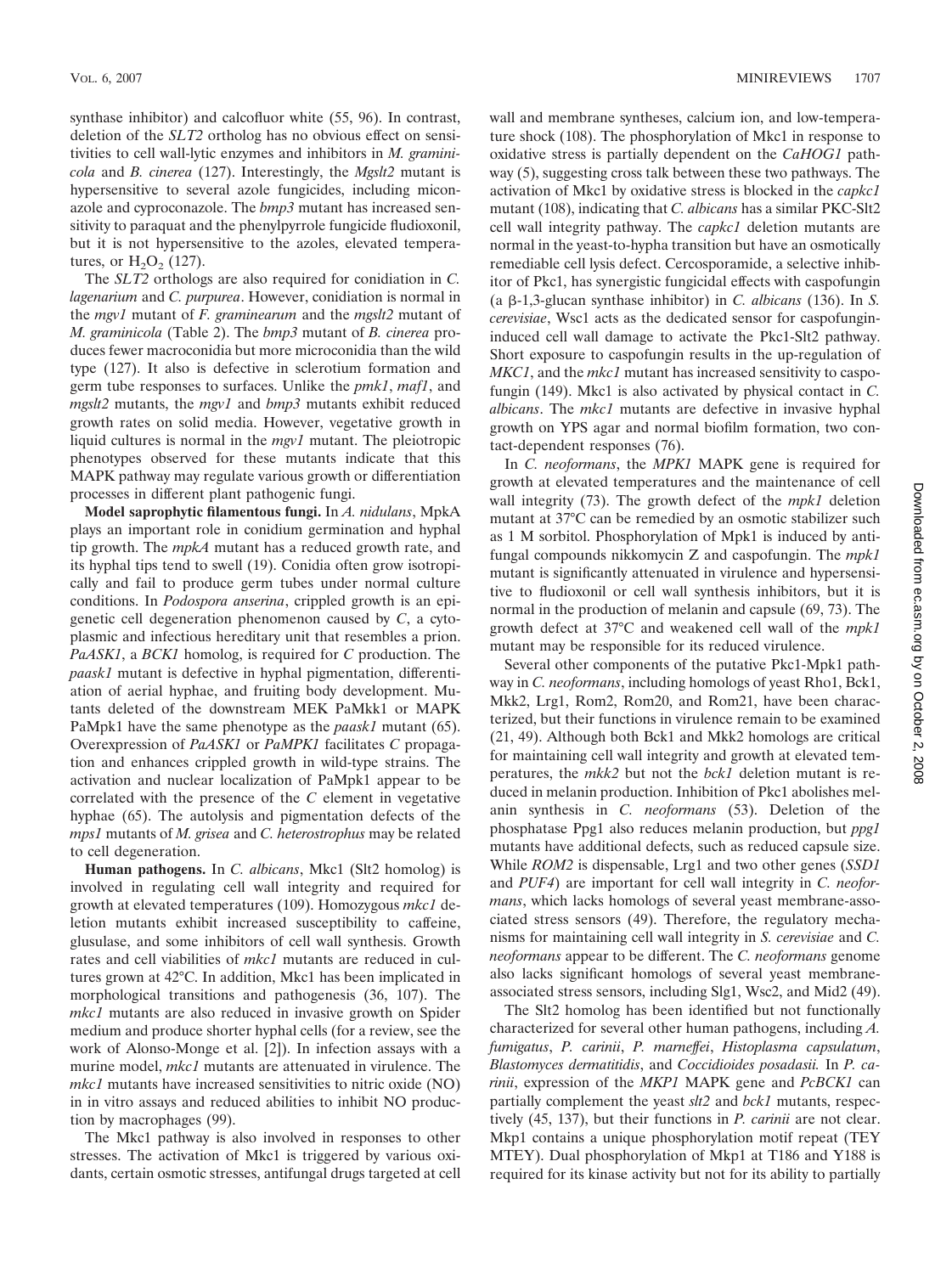TABLE 3. *HOG1* homologs in pathogenic fungi

| Fungal pathogen | <b>MAPK</b> | Major function(s)                                                                                             |
|-----------------|-------------|---------------------------------------------------------------------------------------------------------------|
| M. grisea       | Osm1        | Osmoregulation and stress response                                                                            |
| C. lagenarium   | Osc1        | Hyperosmotic stress response, sensitivity to<br>fludioxonil                                                   |
| B. oryzae       | Srm1        | Osmoregulation and stress response                                                                            |
| C. parasitica   | Cpmk1       | Virulence, pigmentation, conidiation, laccase<br>production                                                   |
| M. graminicola  | MgHog1      | Pathogenicity, osmoregulation, stress response,<br>transition from yeast-like growth to<br>filamentous growth |
| B. cinerea      | BcSak1      | Pathogenicity, osmoregulation, stress response,<br>macroconidiation, appressorium formation                   |
| C. albicans     | CaHog1      | Virulence, stress response, cell wall biosynthesis,<br>morphogenesis                                          |
| C. neoformans   | Hog1        | Virulence, stress response                                                                                    |
| A. fumigatus    | SakA        | Stress response                                                                                               |

complement the *slt2* mutant and interact with the transcription factor Rlm1 (45).

## **OSMOREGULATION/STRESS RESPONSE PATHWAY**

Hog1 and its homologs in filamentous fungi have the TGY dual phosphorylation site, a hallmark of stress-activated MAPKs. While Hog1 has limited functions besides osmoregulation in *S. cerevisiae*, its homolog in pathogens is involved in pathogenesis and response to various stresses.

**Plant pathogenic fungi.** Unlike what is seen for the other two MAPKs, the role of *HOG1* homologs in pathogenesis differs drastically among plant pathogens, probably due to differences in host defensive responses or infection mechanisms. In *M. grisea*, *OSM1* is dispensable for plant infection (38). Although the *osm1* mutant is hypersensitive to desiccation and hyperosmotic stress, it has no defect in conidiation and appressorium function. In the presence of 0.4 M NaCl, conidia of the *osm1* mutant form multiple appressoria, suggesting that *OSM1* suppresses inappropriate activation of the *PMK1* pathway under hyperosmotic conditions. Deletion of histidine kinase gene *HIK1*, homologous to *OS-1*, also has no effect on appressorium function and virulence (103). Unlike the *N. crassa os-1* mutant, the *hik1* mutant is more sensitive to high concentrations of sugars but not salts, suggesting that *M. grisea* can distinguish between hyperosmotic stresses caused by these compounds.

Mutants deleted of the *HOG1* homolog in *C. parasitica*, *Bipolaris oryzae*, *C. lagenarium*, and *M. graminicola* also are sensitive to hyperosmotic stresses (71, 93, 102, 119). While the *osc1* and *srm1* deletion mutants of *C. lagenarium* and *B. oryzae* are fully pathogenic, the *M. graminicola mghog1* mutant and the *B. cinerea bcsak1* mutant are nonpathogenic (Table 3). The *mghog1* mutant fails to switch to filamentous growth on water agar plates and is defective in melanization and formation of infectious germ tubes (93). In *B. cinerea*, macroconidiation but not microconidiation is regulated by BcSak1. The *bcsak1* mutant is derepressed in sclerotium formation but blocked in appressorium formation and plant penetration (133). In *C. parasitica*, *cpmk1* mutants are reduced in virulence and form cankers smaller than those formed by the wild-type strain (119). In several plant pathogenic fungi, this MAPK pathway also regulates responses to oxidative stress and UV irradiation (71, 102). In general, deletion of the Hog1 homolog increases the sensitivity to various oxidants.

In several filamentous fungi, including *N. crassa*, *C. lagenarium*, and *M. grisea*, mutants blocked in the HOG pathway are resistant to phenylpyrrole, dicarboximide, and aromatic hydrocarbon fungicides (71, 103, 157). Treatments with these fungicides stimulate the activation of the Hog1 homolog, glycerol accumulation, and cell swelling or bursting, indicating that fungicidal effects may result from the overstimulation of the osmoregulation pathway. In *B. cinerea*, the *bcsak1* mutant is resistant to dicarboximide but still sensitive to phenylpyrrole or aromatic hydrocarbon fungicides. In contrast, the deletion of *BOS1* (*OS-1* homolog) confers resistance to all these fungicides. The *bos1* mutant also differs from the *sak1* mutant in virulence and appressorium formation (133, 142). Phenotypic differences between the *bos1* and *bcsak1* mutants may be related to the isolates used in these studies, but it is also possible that the HOG pathway in *B. cinerea* is more complex than that of other fungi.

**Model saprophytic filamentous fungi.** In *N. crassa*, the Os-2 MAPK cascade plays an important role in osmoregulation, fungicide resistance, and response to oxidative stress (111, 157). Unlike Os-4 (MEK) and Os-5 (MEKK), Os-1 is required only for Os-2 activation by fludioxonil or low osmotic stress. Phosphorylation of Os-2 is still detectable in the *os-1* mutant by hyperosmolarity or heat shock (111), suggesting the involvement of other osmosensors. For the two putative response regulators, only Rrg-1 functions upstream from the Os-2 cascade for osmoregulation (59). Rrg-2 is dispensable for osmoregulation but is involved in response to oxidative stress (8).

In *A. nidulans*, SakA (HogA) is involved in the repression of sexual development, survival of conidia, and response to hyperosmotic and oxidative stresses (51, 64). Under hyperosmotic conditions, reduced growth rate, hyperbranching, abnormal nuclear distribution, and lack of septation near hyphal tips are observed in the *sakA* mutant incubated at 30°C. However, the same growth and branching defects are not detectable when the mutant is cultured at 37°C. *A. nidulans* must have an additional gene(s) involved in regulating response to osmotic stress. One candidate is MpkC, which is also activated by Pbs2. Although the deletion of MpkC has no obvious effect on stress response, the *sakA mpkC* double mutant may be nonviable (46).

**Human pathogens.** The *HOG1* homologs have been implicated in responses to oxidative and hyperosmotic stresses in a few human pathogens. In *C. albicans*, CaHog1 is activated by various stress conditions, including high osmolarity, salts, oxidants, heavy metals, farnesol, and UV irradiation (for a review, see the work of Alonso-Monge et al. [2]). Several upstream components of the CaHog1 pathway have also been characterized, including *PBS2*, *SSK1*, and *SHO1* (5, 23, 125). Activation of Hog1 by oxidative stress is Pbs2 dependent and is mediated by the Ssk1 branch. Because *ssk1 sho1* double mutants still respond to hyperosmotic stress and grow on high-osmolarity media, additional upstream input may exist in *C. albicans* for CaHog1 activation. Among three putative *C. albicans* histidine kinase genes, *NIK1*, *CHK1*, and *SLN1*, that have been characterized, none has a clearly defined role in CaHog1 activation (2, 74). Although the deletion of *SLN1* results in the constitutive activation of CaHog1 and a lower growth rate, the *sln1*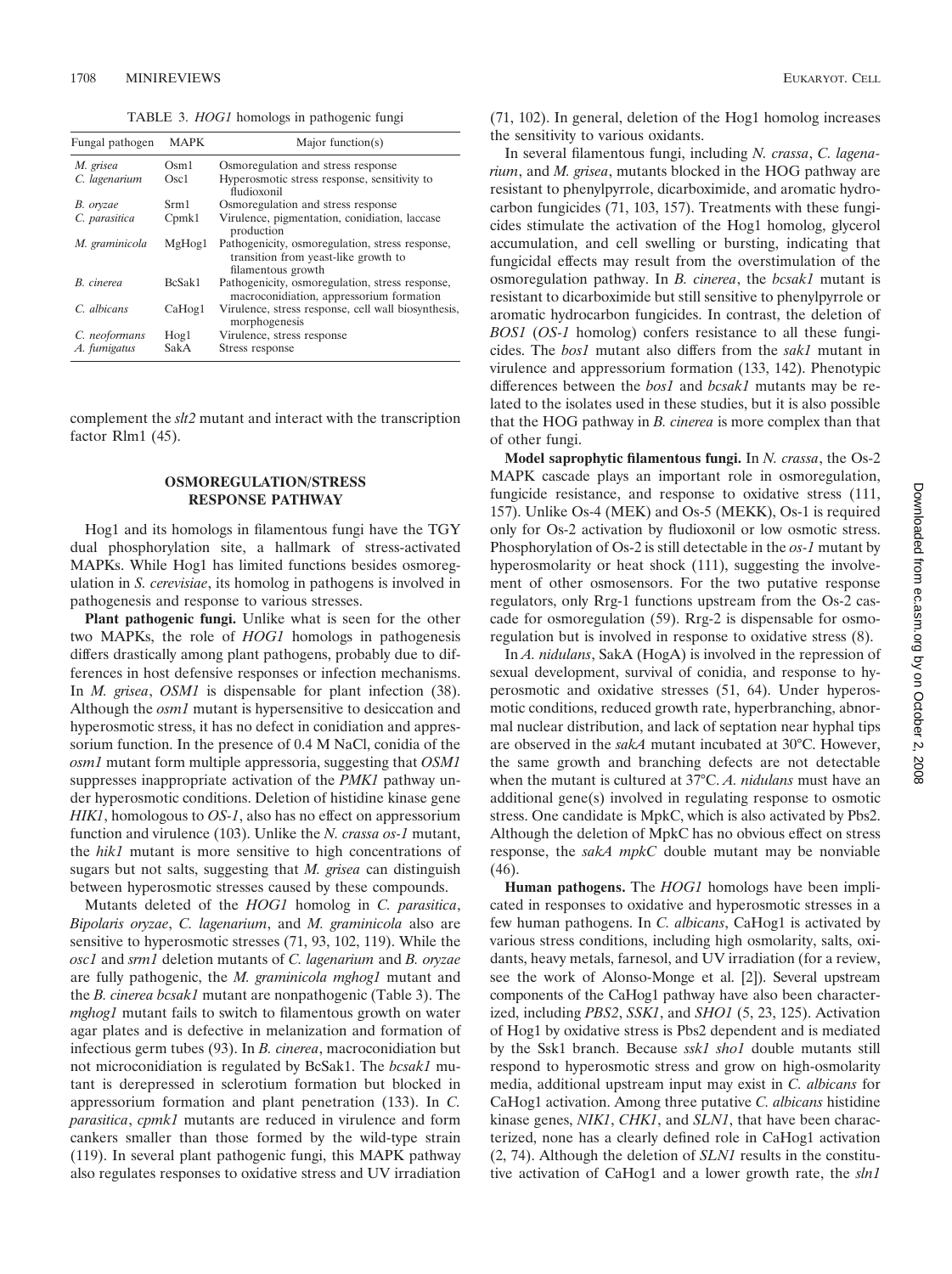mutant, similar to the *nik1* mutant, is viable when grown under hyperosmotic conditions. Chk1 regulates responses to oxidative stress and but is dispensable for Hog1 activation.

The *CaHOG1* pathway also plays a role in cell wall biosynthesis and integrity. The *cahog1* and *capbs2* deletion mutants have increased susceptibility to  $\beta$ -1,3-glucanases and are defective in chlamydospore formation (1, 42). Approximately 25% of genes with altered expression levels in the *ssk1* mutant are related to cell wall and stress adaptation functions, including *CHK1*, *HSP12*, *AHP1*, and *FLO1* (23). In addition, the *CaHOG1* pathway has a repressive effect on filamentous growth, and it is important for pathogenesis (2). The *cahog1* and *capbs2* mutants are derepressed in hyphal formation, resistant to iprodione and fludioxonil, and reduced in virulence, probably due to the increased sensitivity to oxidative stress generated by the host immune cells. The *ssk1* deletion mutant is hypersensitive to oxidative stress and human neutrophils and avirulent in an invasive murine model (94). Although their molecular mechanisms remain to be determined, the *NIK1*, *CHK1*, and *SLN1* histidine kinase genes all are required for virulence and cell wall integrity in *C. albicans* (for a review, see the work of Kruppa and Calderone [74]).

In *C. neoformans*, Pbs2 and Hog1 are functionally conserved for regulating responses to UV radiation and hyperosmotic stress in both a highly virulent serotype A stain, H99, and a less virulent serotype D strain, JEC21. However, their functions in responses to elevated temperature (40°C) and oxidative stress appear to be different (6). While the *hog1* mutant of H99 is hypersensitive to  $H_2O_2$ , the JEC21 *hog1* mutant is resistant. In H99 but not in JEC21, the Hog1 MAPK cascade negatively regulates the mating processes and production of melanin and capsule. The mating ability and production of mating pheromone, capsule, and melanin are increased in the *hog1* and *pbs2* mutants of H99. In H99, fludioxonil treatment activates the Hog1 pathway and causes growth arrest, glycerol accumulation, and cell swelling. The *hog1* and *pbs2* mutants are resistant to fludioxonil (69). Hog1 is constitutively phosphorylated in H99 under normal conditions and rapidly dephosphorylated after exposure to 1 M NaCl. In JEC21 and a few other serotype D strains tested, like Hog1 in yeast, Hog1 in *C. neoformans* is rapidly phosphorylated in response to hyperosmotic stress. Nuclear localization of Hog1 is associated with its activation in H99 but less dependent on its phosphorylation in JEC21. The unique activation pattern of Hog1 is widespread in serotype A strains and in some clinical serotype D isolates, suggesting that *C. neoformans* may have adapted this pathway to control differentiation and virulence at the subspecies level, probably specific to environmental niches.

The *hog1* and *pbs2* mutants have attenuated virulence in infection assays with a murine cryptococcosis model. The *pbs2* mutant is less virulent than the *hog1* mutant, suggesting that Pbs2 has additional downstream targets that contribute to virulence. Similar to the *hog1* and *pbs2* mutants, deletion of a response regulator homologous to Ssk1 results in resistance to fludioxonil, enhanced mating efficiency, and increased sensitivity to various stresses (7). The *ssk1* mutant also produces more melanin and capsule. However, the *ssk1* mutant is less sensitive to hyperosmotic stress than the *pbs2* and *hog1* mutants. Although Ssk1 is required for Hog1 phosphorylation under normal conditions and in response to

fludioxonil, Hog1 is still activated by high osmolarity in the *ssk1* mutant. Therefore, Ssk1 is a major but not the only response regulator of the Pbs2-Hog1 pathway and is important but not essential for osmoregulation. A second response regulator is an Skn7 homolog, which governs resistance to oxidants and  $Na<sup>+</sup>$  ions but may be not functionally related to the Hog1 pathway (150).

*C. neoformans* has seven putative histidine kinase genes (*TCO1* to *TCO7*). One of them (*TCO6*) appears to be essential, but deletion of any other *TCO* genes individually does not cause hypersensitivity to high osmolarity or UV irradiation (7). Tco1 likely is a key sensor for negative regulation of melanin synthesis via the Hog1 pathway but has no effect on capsule production. Tco2 may play a role in Hog1 activation in response to oxidative stress. The *tco2* mutant has increased sensitivity to oxidative stress but is less sensitive than the *hog1* or *pbs2* mutant. Tco2 also has overlapping functions with Tco1 in mediating fludioxonil sensitivity and Hog1 dephosphorylation in response to methylglyoxal (7). The *tco1 tco2* double mutant but not the *tco1* mutant or the *tco2* mutant is as sensitive to hyperosmolarity as the *hog1* mutant or the *pbs2* mutant. Therefore, the Hog1 MAPK pathway may have multiple upstream sensors with shared and distinct functions.

In *A. fumigatus*, SakA and MpkC MAPKs both have the TGY phosphorylation motif, but they differ in functions. SakA is required for responses to heat shock, hyperosmotic, and oxidative stresses. It is also involved in the negative regulation of conidium germination under nitrogen- or carbon-deficient conditions (41, 155). In contrast, MpkC is dispensable for stress responses and conidium germination, but it may be involved in nutrient sensing, because the *mpkC* deletion mutant is defective in hyphal growth and conidium germination with sorbitol or mannitol as the sole carbon source. The expression pattern of *mpkC* also differs from that of *sakA* under various growth conditions, and only the *sakA* mutant is resistant to fludioxonil (66, 124). For putative upstream sensors, an Sln1 homolog, *tcsB*, and the *OS-1* homolog *fos-1* are dispensable for the response to hyperosmotic or oxidative stress (41, 120), but *fos1* may play a role in cell wall assembly and conidiophore development.

#### **CONCLUDING REMARKS**

The Fus3/Kss1 homolog is more extensively studied than the other two MAPKs in fungal pathogens. In general, this wellconserved MAPK pathway is essential for regulating plant infection processes in phytopathogenic fungi, but it plays a lesser or no role in the virulence of human pathogens (Fig. 2). In the multihost pathogen *F. oxysporum*, the *fmk1* mutant is nonpathogenic on plants but fully pathogenic in the murine model (113). In plant pathogens, this MAPK pathway may regulate the penetration of host physical barriers, such as cuticle and cell wall, which are not encountered by human pathogens. The Slt2 homologs also are essential for plant infection, but the functions of the *HOG1* pathway vary among phytopathogenic fungi. In human pathogens, both the *HOG1* and cell wall integrity pathways play important roles in virulence, probably for adaptation to physiological conditions and immune responses in the host. Interestingly, three classes of ex-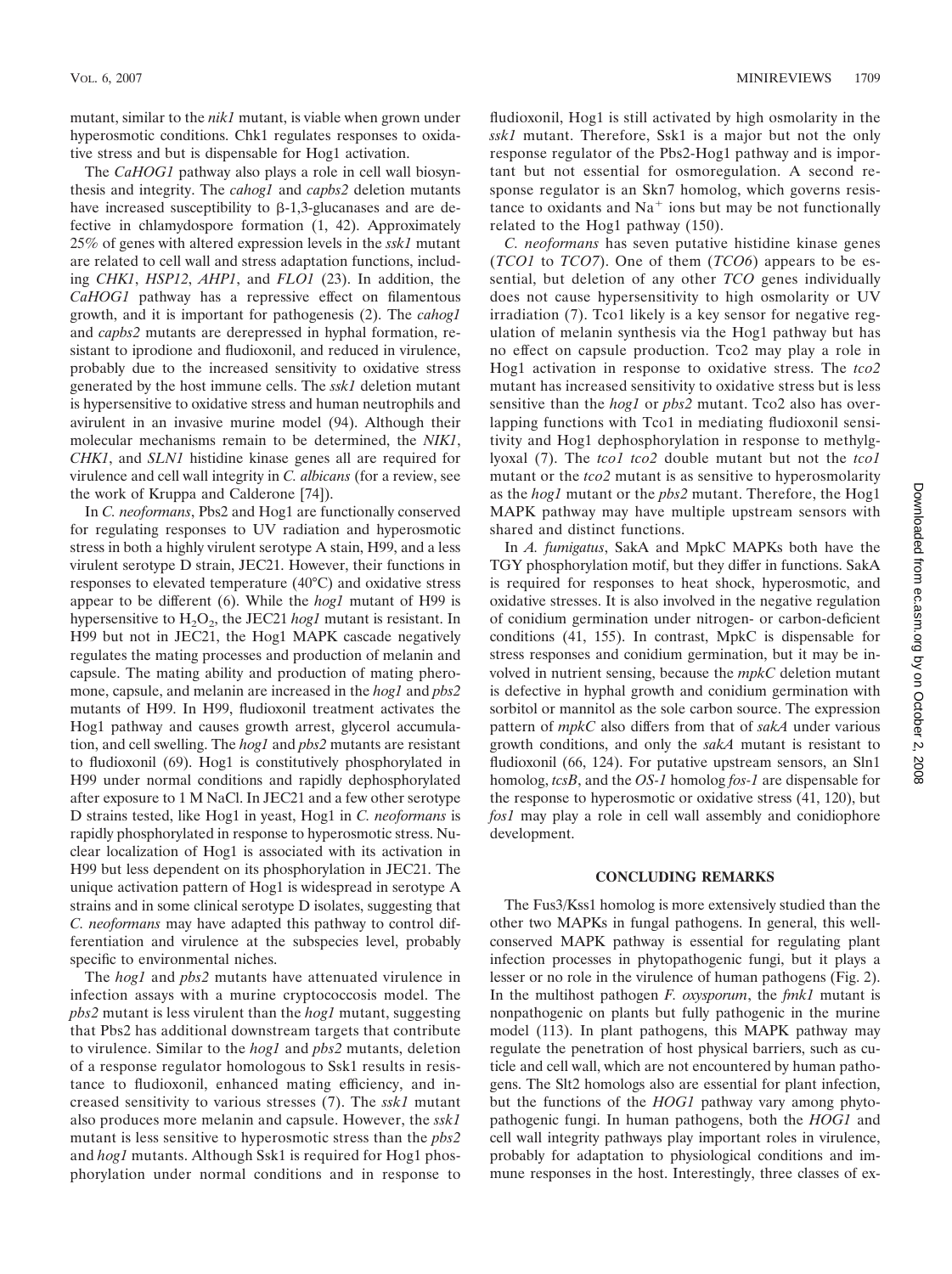

FIG. 2. MAPK pathways in fungal pathogens. The core components of three MAPK signal pathways in four selected fungal pathogens are in circles for *Magnaporthe grisea*, squares for *Ustilago maydis*, ovals for *Candida albicans*, and rectangles for *Cryptococcus neoformans*. Components that have been functionally characterized are in italic. The roles of these genes in fungal pathogenesis are shaded in black for essential, gray for important but not essential, and white for dispensable.

isting fungicides interfere with the HOG pathway in several fungi. Components of this pathway may be suitable as targets for developing new fungicides.

Although the MEKK-MEK-MAPK cascades are conserved, the upstream signal inputs and downstream transcription factors in pathogens are different from those of *S. cerevisiae*. Fungal pathogens may have novel receptors for sensing host and environmental signals to regulate penetration and infectious growth. Although Ras proteins have been shown to activate downstream MAPKs in several fungi, sequenced fungal genomes lack significant homologs of receptor kinase genes that function upstream from Ras in mammalian cells. Related to this subject, pathway specificity in fungal pathogens is not well studied. To date, no Ste5 homolog or Ste5-like scaffold protein in pathogenic fungi has been identified. With genomic resources becoming available for more and more fungi, comparative and functional genomic analyses will be useful to identify the missing regulatory and structural components of these MAPK pathways and their downstream targets or network of transcription factors.

Another interesting area is the interaction between the MAPK cascades and other signaling pathways. Several studies have indicated that cross talk occurs among MAPK pathways in fungal pathogens (42, 43, 69). However, the exact molecular mechanisms regulating their interaction are not clear, and the relationship between these pathways during infection may be more complex than what has been observed in in vitro cultures. MAPKs are also known to interact with the cAMP signaling in pathogenesis, differentiation, and stress response in *U. maydis*, *C. neoformans*, and other fungi (40, 79). Further characterization of these signal transduction pathways and their interaction in various fungal pathogens is necessary for a better understanding of fungal development and pathogenesis.

#### **ACKNOWLEDGMENTS**

We thank Paul Tudzynski, Youliang Peng, and Antonio Di Pietro for communicating unpublished results. We also thank Larry Dunkle and Stephen Goodwin for critical reading of the manuscript.

This is journal article no. 18184 of the Purdue University Agricultural Experiment Station.

#### **REFERENCES**

- 1. **Alonso-Monge, R., F. Navarro-Garcia, E. Roman, A. I. Negredo, B. Eisman, U. Nombela, and J. Pla.** 2003. The Hog1 mitogen-activated protein kinase is essential in the oxidative stress response and chlamydospore formation in *Candida albicans*. Eukaryot. Cell **2:**351–361.
- 2. **Alonso-Monge, R., E. Roman, C. Nombela, and J. Pla.** 2006. The MAP kinase signal transduction network in *Candida albicans*. Microbiology **152:** 905–912.
- 3. **Alspaugh, J. A., L. M. Cavallo, J. R. Perfect, and J. Heitman.** 2000. *RAS1* regulates filamentation, mating and growth at high temperature of *Cryptococcus neoformans*. Mol. Microbiol. **36:**352–365.
- 4. **Alspaugh, J. A., J. R. Perfect, and J. Heitman.** 1997. *Cryptococcus neoformans* mating and virulence are regulated by the G-protein alpha subunit *GPA1* and cAMP. Genes Dev. **11:**3206–3217.
- 5. **Arana, D. M., C. Nombela, R. Alonso-Monge, and J. Pla.** 2005. The Pbs2 MAP kinase kinase is essential for the oxidative-stress response in the fungal pathogen *Candida albicans*. Microbiology **151:**1033–1049.
- 6. **Bahn, Y. S., K. Kojima, G. M. Cox, and J. Heitman.** 2005. Specialization of the HOG pathway and its impact on differentiation and virulence of *Cryptococcus neoformans*. Mol. Biol. Cell **16:**2285–2300.
- 7. **Bahn, Y. S., K. Kojima, G. M. Cox, and J. Heitman.** 2006. A unique fungal two-component system regulates stress responses, drug sensitivity, sexual development, and virulence of *Cryptococcus neoformans*. Mol. Biol. Cell **17:**3122–3135.
- 8. **Banno, S., R. Noguchi, K. Yamashita, F. Fukumori, M. Kimura, I. Yamaguchi, and M. Fujimura.** 2007. Roles of putative His-to-Asp signaling modules *HPT-*1 and *RRG-*2, on viability and sensitivity to osmotic and oxidative stresses in *Neurospora crassa*. Curr. Genet. **51:**197–208.
- 9. **Bardwell, L.** 2004. A walk-through of the yeast mating pheromone response pathway. Peptides **25:**1465–1476.
- 10. **Basse, C. W., and G. Steinberg.** 2004. *Ustilago maydis*, model system for analysis of the molecular basis of fungal pathogenicity. Mol. Plant Pathol. **5:**83–92.
- 11. **Bennett, R. J., and A. D. Johnson.** 2005. Mating in *Candida albicans* and the search for a sexual cycle. Annu. Rev. Microbiol. **59:**233–255.
- 12. **Bhattacharyya, R. P., A. Remenyi, M. C. Good, C. J. Bashor, A. M. Falick,**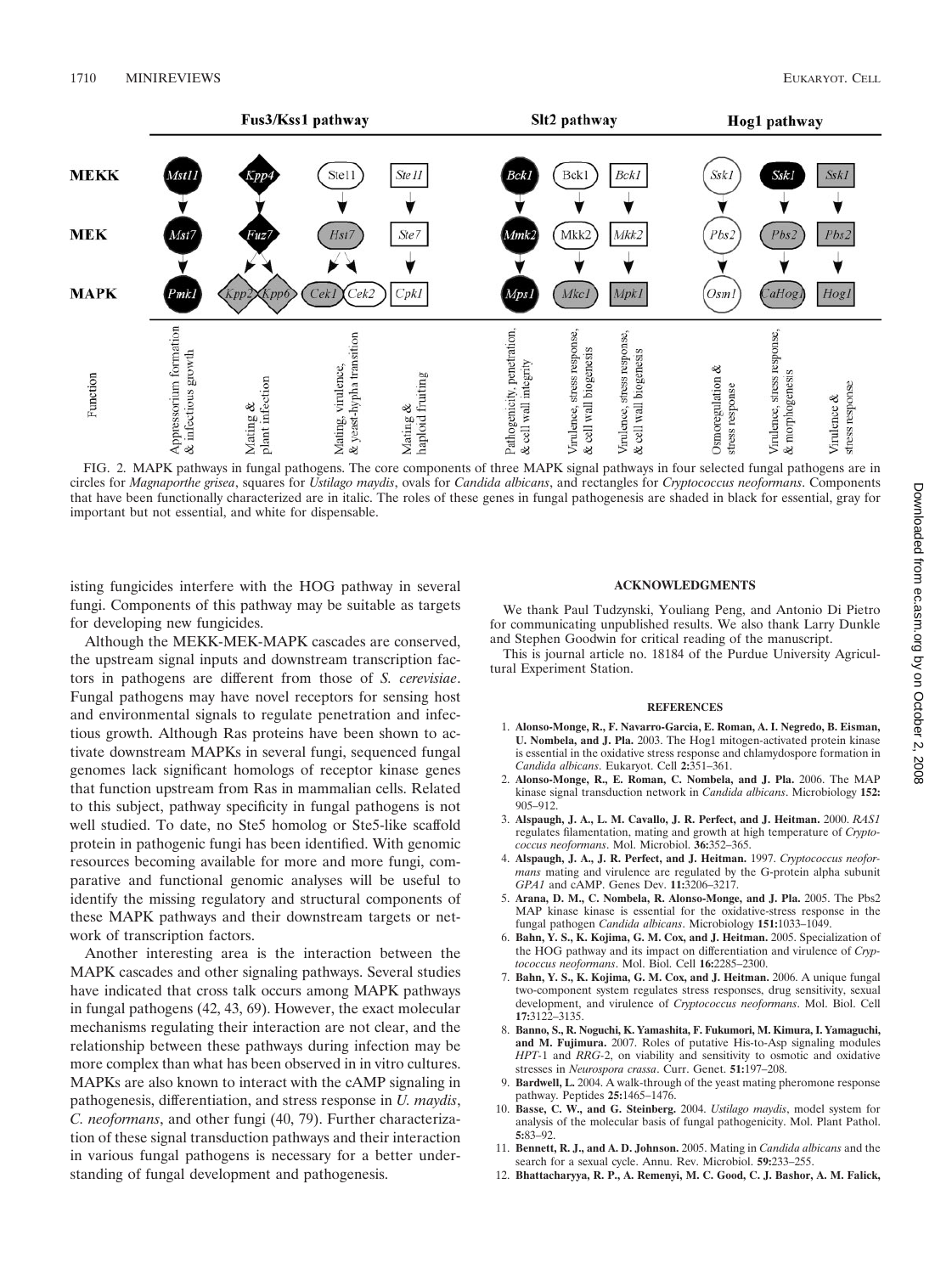**and W. A. Lim.** 2006. The Ste5 scaffold allosterically modulates signaling output of the yeast mating pathway. Science **311:**822–826.

- 13. **Biswas, K., and J. Morschhauser.** 2005. The Mep2p ammonium permease controls nitrogen starvation-induced filamentous growth in *Candida albicans*. Mol. Microbiol. **56:**649–669.
- 14. **Borneman, A. R., M. J. Hynes, and A. Andrianopoulos.** 2001. An *STE12* homolog from the asexual, dimorphic fungus *Penicillium marneffei* complements the defect in sexual development of an *Aspergillus nidulans steA* mutant. Genetics **157:**1003–1014.
- 15. **Brachmann, A., J. Schirawski, P. Muller, and R. Kahmann.** 2003. An unusual MAP kinase is required for efficient penetration of the plant surface by *Ustilago maydis*. EMBO J. **22:**2199–2210.
- 16. **Braun, B. R., and A. D. Johnson.** 2000. *TUP1*, *CPH1* and *EFG1* make independent contributions to filamentation in *Candida albicans*. Genetics **155:**57–67.
- 17. **Brefort, T., P. Muller, and R. Kahmann.** 2005. The high-mobility-group domain transcription factor Rop1 is a direct regulator of *prf1* in *Ustilago maydis*. Eukaryot. Cell **4:**379–391.
- 18. **Bruno, K. S., F. Tenjo, L. Li, J. E. Hamer, and J. R. Xu.** 2004. Cellular localization and role of kinase activity of *PMK1* in *Magnaporthe grisea*. Eukaryot. Cell **3:**1525–1532.
- 19. **Bussink, H. J., and S. A. Osmani.** 1999. A mitogen-activated protein kinase (MPKA) is involved in polarized growth in the filamentous fungus *Aspergillus nidulans*. FEMS Microbiol. Lett. **173:**117–125.
- 20. **Chang, Y. C., G. F. Miller, and K. J. Kwon-Chung.** 2003. Importance of a developmentally regulated pheromone receptor of *Cryptococcus neoformans* for virulence. Infect. Immun. **71:**4953–4960.
- 21. **Chang, Y. C., and L. A. Penoyer.** 2000. Properties of various *RHO1* mutant alleles of *Cryptococcus neoformans*. J. Bacteriol. **182:**4987–4991.
- 22. **Chang, Y. C., B. L. Wickes, G. F. Miller, L. A. Penoyer, and K. J. Kwon-Chung.** 2000. *Cryptococcus neoformans STE12* alpha regulates virulence but is not essential for mating. J. Exp. Med. **191:**871–881.
- 23. **Chauhan, N., D. Inglis, E. Roman, J. Pla, D. Li, J. A. Calera, and R. Calderone.** 2003. *Candida albicans* response regulator gene *SSK1* regulates a subset of genes whose functions are associated with cell wall biosynthesis and adaptation to oxidative stress. Eukaryot. Cell **2:**1018–1024.
- 24. **Chen, C. B., A. Harel, R. Gorovoits, O. Yarden, and M. B. Dickman.** 2004. MAPK regulation of sclerotial development in *Sclerotinia sclerotiorum* is linked with pH and cAMP sensing. Mol. Plant-Microbe Interact. **17:**404– 413.
- 25. **Chen, J. Y., J. Chen, S. Lane, and H. P. Liu.** 2002. A conserved mitogenactivated protein kinase pathway is required for mating in *Candida albicans*. Mol. Microbiol. **46:**1335–1344.
- 26. **Cho, Y., R. A. Cramer, K. Kim, J. Davis, T. K. Mitchell, P. Figuli, B. A. Pryor, E. Lemasters, and C. B. Lawrence.** 2007. The Fus3/Kss1 MAP kinase homolog Amk1 regulates the expression of genes encoding hydrolytic enzymes in *Alternaria brassicicola*. Fungal Genet. Biol. **44:**543–553.
- 27. **Choi, E. S., H. J. Chung, M. J. Kim, S. M. Park, B. J. Cha, M. S. Yang, and D. H. Kim.** 2005. Characterization of the *ERK* homologue CpMK2 from the chestnut blight fungus *Cryphonectria parasitica*. Microbiology **151:**1349– 1358.
- 28. **Chou, S., S. Lane, and H. P. Liu.** 2006. Regulation of mating and filamentation genes by two distinct Ste12 complexes in *Saccharomyces cerevisiae*. Mol. Cell. Biol. **26:**4794–4805.
- 29. **Clarke, D. L., G. L. Woodlee, C. M. McClelland, T. S. Seymour, and B. L. Wickes.** 2001. The *Cryptococcus neoformans STE11* alpha gene is similar to other fungal mitogen-activated protein kinase kinase kinase (MAPKKK) genes but is mating type specific. Mol. Microbiol. **40:**200–213.
- 30. **Cousin, A., R. Mehrabi, M. Guilleroux, M. Dufresne, T. Van der Lee, C. Waalwijk, T. Langin, and G. H. J. Kema.** 2006. The MAP kinase-encoding gene *MgFus3* of the non-appressorium phytopathogen *Mycosphaerella graminicola* is required for penetration and in vitro pycnidia formation. Mol. Plant Pathol. **7:**269–278.
- 31. **Davidson, R. C., C. B. Nichols, G. M. Cox, J. R. Perfect, and J. Heitman.** 2003. A MAP kinase cascade composed of cell type specific and nonspecific elements controls mating and differentiation of the fungal pathogen *Cryptococcus neoformans*. Mol. Microbiol. **49:**469–485.
- 32. **Dean, R. A., N. J. Talbot, D. J. Ebbole, M. Farman, et al.** 2005. The genome sequence of the rice blast fungus *Magnaporthe grisea*. Nature **434:**980–986.
- 33. **Delgado-Jarana, J. S., A. L. Martinez-Rocha, R. Roldan-Rodriguez, M. I. G. Roncero, and A. Di Pietro.** 2005. *Fusarium oxysporum* G-protein beta subunit Fgb1 regulates hyphal growth, development, and virulence through multiple signaling pathways. Fungal Genet. Biol. **42:**61–72.
- 34. **Deng, F. Y., T. D. Allen, and D. L. Nuss.** 2007. Ste12 transcription factor homologue *CpST12* is down-regulated by hypovirus infection and required for virulence and female fertility of the chestnut blight fungus *Cryphonectria parasitica*. Eukaryot. Cell **6:**235–244.
- 35. **DeZwaan, T. M., A. M. Carroll, B. Valent, and J. A. Sweigard.** 1999. *Magnaporthe grisea* Pth11p is a novel plasma membrane protein that mediates appressorium differentiation in response to inductive substrate cues. Plant Cell **11:**2013–2030.
- 36. **Diez-Orejas, R., G. Molero, F. Navarro-Garcia, J. Pla, C. Nombela, and M.**

**Sanchez-Perez.** 1997. Reduced virulence of *Candida albicans MKC1* mutants: a role for mitogen-activated protein kinase in pathogenesis. Infect. Immun. **65:**833–837.

- 37. **Di Pietro, A., F. I. Garcia-Maceira, E. Meglecz, and M. I. G. Roncero.** 2001. A MAP kinase of the vascular wilt fungus *Fusarium oxysporum* is essential for root penetration and pathogenesis. Mol. Microbiol. **39:**1140–1152.
- 38. **Dixon, K. P., J. R. Xu, N. Smirnoff, and N. J. Talbot.** 1999. Independent signaling pathways regulate cellular turgor during hyperosmotic stress and appressorium-mediated plant infection by *Magnaporthe grisea*. Plant Cell **11:**2045–2058.
- 39. **Doehlemann, G., P. Berndt, and M. Hahn.** 2006. Different signalling pathways involving a G alpha protein, cAMP and a MAP kinase control germination of *Botrytis cinerea* conidia. Mol. Microbiol. **59:**821–835.
- 40. **D'Souza, C. A., and J. Heitman.** 2001. Conserved cAMP signaling cascades regulate fungal development and virulence. FEMS Microbiol. Rev. **25:**349– 364.
- 41. **Du, C., J. Sarfati, J. P. Latge, and R. Calderone.** 2006. The role of the *sakA* (Hog1) and *tcsB* (S1n1) genes in the oxidant adaptation of *Aspergillus fumigatus*. Med. Mycol. **44:**211–218.
- 42. **Eisman, B., R. Alonso-Monge, E. Roman, D. Arana, C. Nombela, and J. Pla.** 2006. The Cek1 and Hog1 mitogen-activated protein kinases play complementary roles in cell wall biogenesis and chlamydospore formation in the fungal pathogen *Candida albicans*. Eukaryot. Cell **5:**347–358.
- 43. **Eliahu, N., A. Igbaria, M. S. Rose, B. A. Horwitz, and S. Lev.** 2007. Melanin biosynthesis in the maize pathogen *Cochliobolus heterostrophus* depends on two mitogen-activated protein kinases, Chk1 and Mps1, and the transcription factor Cmr1. Eukaryot. Cell **6:**421–429.
- 44. **Fernandes, L., M. A. M. Arau´jo, A. Amaral, et al.** 2005. Cell signaling pathways in *Paracoccidioides brasiliensis*—inferred from comparisons with other fungi. Genet. Mol. Res. **4:**216–231.
- 45. **Fox, D., and A. G. Smulian.** 1999. Mitogen-activated protein kinase Mkp1 of *Pneumocystis carinii* complements the *slt2* defect in the cell integrity pathway of *Saccharomyces cerevisiae*. Mol. Microbiol. **34:**451–462.
- 46. **Furukawa, K., Y. Hoshi, T. Maeda, T. Nakajima, and K. Abe.** 2005. *Aspergillus nidulans* HOG pathway is activated only by two-component signalling pathway in response to osmotic stress. Mol. Microbiol. **56:**1246–1261.
- 47. **Ganem, S., S. W. Lu, B. Lee, D. Chou, R. Hadar, B. G. Turgeon, and B. A. Horwitz.** 2004. G-protein beta subunit of *Cochliobolus heterostrophus* involved in virulence, asexual and sexual reproductive ability, and morphogenesis. Eukaryot. Cell **3:**1653–1663.
- 48. **Garrido, E., U. Voss, P. Muller, S. Castillo-Lluva, R. Kahmann, and J. Perez-Martin.** 2004. The induction of sexual development and virulence in the smut fungus *Ustilago maydis* depends on Crk1, a novel MAPK protein. Genes Dev. **18:**3117–3130.
- 49. **Gerik, K. J., M. J. Donlin, C. E. Soto, A. M. Banks, I. R. Banks, M. A. Maligie, C. P. Selitrennikoff, and J. K. Lodge.** 2005. Cell wall integrity is dependent on the *PKC1* signal transduction pathway in *Cryptococcus neoformans*. Mol. Microbiol. **58:**393–408.
- 50. **Gustin, M. C., J. Albertyn, M. Alexander, and K. Davenport.** 1998. MAP kinase pathways in the yeast *Saccharomyces cerevisiae*. Microbiol. Mol. Biol. Rev. **62:**1264–1300.
- 51. **Han, K. H., and R. A. Prade.** 2002. Osmotic stress-coupled maintenance of polar growth in *Aspergillus nidulans*. Mol. Microbiol. **43:**1065–1078.
- 52. **Heinisch, J. J.** 2005. Baker's yeast as a tool for the development of antifungal kinase inhibitors—targeting protein kinase C and the cell integrity pathway. Biochim. Biophys. Acta **1754:**171–182.
- 53. **Heung, L. J., C. Luberto, A. Plowden, Y. A. Hannun, and M. Del Poeta.** 2004. The sphingolipid pathway regulates Pkc1 through the formation of diacylglycerol in *Cryptococcus neoformans*. J. Biol. Chem. **279:**21144–21153.
- 54. **Hohmann, S.** 2002. Osmotic stress signaling and osmoadaptation in yeasts. Microbiol. Mol. Biol. Rev. **66:**300–372.
- 55. **Hou, Z., C. Xue, Y. Peng, T. Katan, H. C. Kistler, and J. R. Xu.** 2002. A mitogen-activated protein kinase gene (*MGV1*) in *Fusarium graminearum i*s required for female fertility, heterokaryon formation, and plant infection. Mol. Plant-Microbe Interact. **15:**1119–1127.
- 56. **Hu, G., A. Kamp, R. Linning, S. Naik, and G. Bakkeren.** 2007. Complementation of *Ustilago maydis* MAPK mutants by a wheat leaf rust, *Puccinia triticina* homolog: potential for functional analyses of rust genes. Mol. Plant-Microbe Interact. **20:**637–647.
- 57. **Jenczmionka, N. J., F. J. Maier, A. P. Losch, and W. Schafer.** 2003. Mating, conidiation and pathogenicity of *Fusarium graminearum*, the main causal agent of the head-blight disease of wheat, are regulated by the MAP kinase *gpmk1*. Curr. Genet. **43:**87–95.
- 58. **Jenczmionka, N. J., and W. Schafer.** 2005. The Gpmk1 MAP kinase of *Fusarium graminearum* regulates the induction of specific secreted enzymes. Curr. Genet. **47:**29–36.
- 59. **Jones, C. A., S. E. Greer-Phillips, and K. A. Borkovich.** 2007. The response regulator *RRG-1* functions upstream of a mitogen-activated protein kinase pathway impacting asexual development, female fertility, osmotic stress, and fungicide resistance in *Neurospora crassa*. Mol. Biol. Cell **18:**2123–2136.
- 60. **Jung, U. S., A. K. Sobering, M. J. Romeo, and D. E. Levin.** 2002. Regulation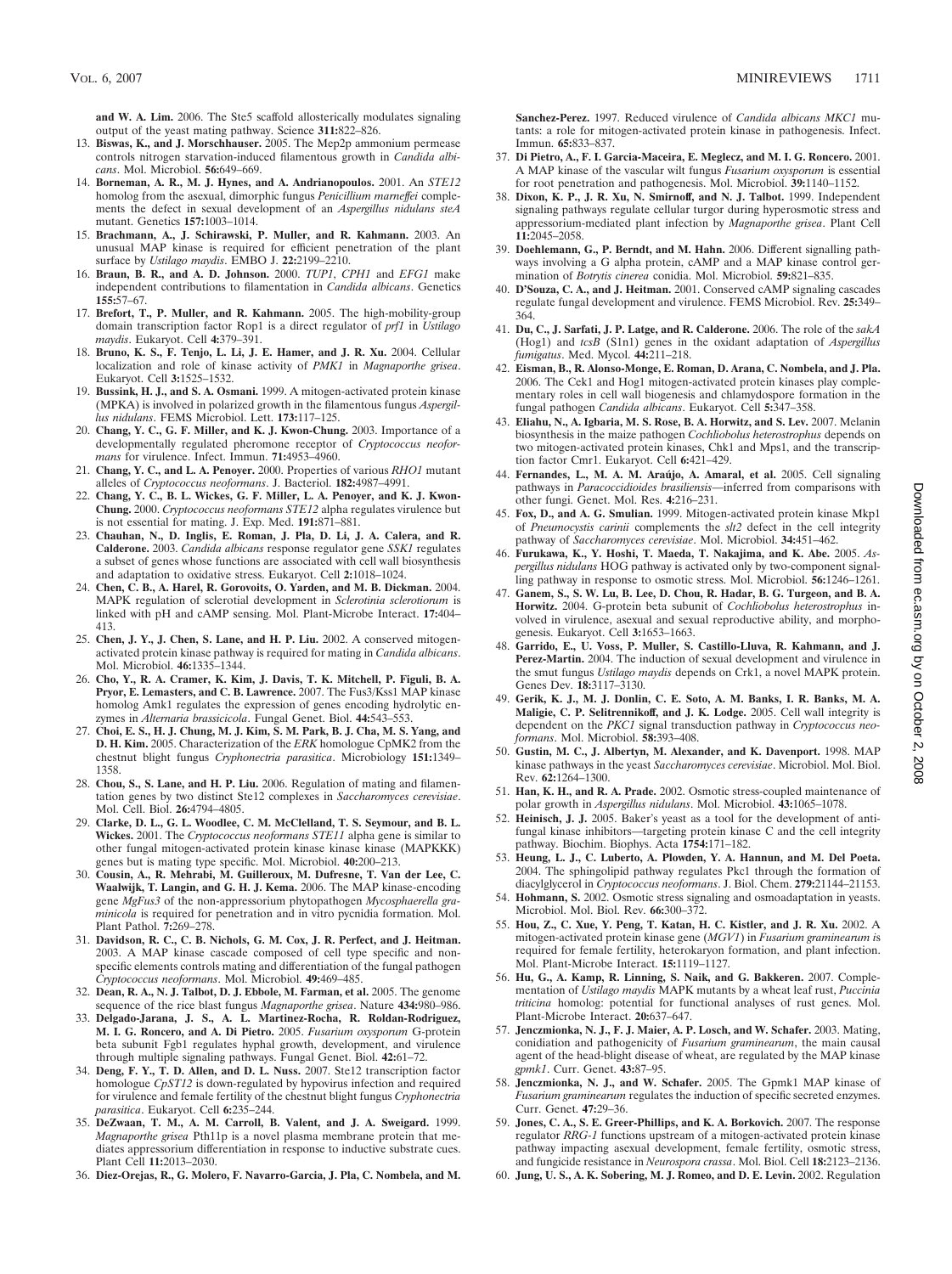of the yeast Rlm1 transcription factor by the Mpk1 cell wall integrity MAP kinase. Mol. Microbiol. **46:**781–789.

- 61. **Kadosh, D., and A. D. Johnson.** 2005. Induction of the *Candida albicans* filamentous growth program by relief of transcriptional repression: a genome-wide analysis. Mol. Biol. Cell **16:**2903–2912.
- 62. **Kaffarnik, F., P. Muller, M. Leibundgut, R. Kahmann, and M. Feldbrugge.** 2003. PKA and MAPK phosphorylation of Prf1 allows promoter discrimination in *Ustilago maydis*. EMBO J. **22:**5817–5826.
- 63. **Kahmann, R., and J. Kamper.** 2004. *Ustilago maydis*: how its biology relates to pathogenic development. New Phytol. **164:**31–42.
- 64. **Kawasaki, L., O. Sanchez, K. Shiozaki, and J. Aguirre.** 2002. SakA MAP kinase is involved in stress signal transduction, sexual development and spore viability in *Aspergillus nidulans*. Mol. Microbiol. **45:**1153–1163.
- 65. **Kicka, S., C. Bonnet, A. K. Sobering, L. P. Ganesan, and P. Silar.** 2006. A mitotically inheritable unit containing a MAP kinase module. Proc. Natl. Acad. Sci. USA **103:**13445–13450.
- 66. **Kim, J. H., B. C. Campbell, N. Mahoney, K. L. Chan, and G. S. May.** 2006. Targeting antioxidative signal transduction and stress response system: control of pathogenic *Aspergillus* with phenolics that inhibit mitochondrial function. J. Appl. Microbiol. **101:**181–189.
- 67. **Kinane, J., and R. P. Oliver.** 2003. Evidence that the appressorial development in barley powdery mildew is controlled by MAP kinase activity in conjunction with the cAMP pathway. Fungal Genet. Biol. **39:**94–102.
- Klose, J., M. M. de Sa, and J. W. Kronstad. 2004. Lipid-induced filamentous growth in *Ustilago maydis*. Mol. Microbiol. **52:**823–835.
- 69. **Kojima, K., Y. S. Bahn, and J. Heitman.** 2006. Calcineurin, Mpk1 and Hog1 MAPK pathways independently control fludioxonil antifungal sensitivity in *Cryptococcus neoformans*. Microbiology **152:**591–604.
- 70. **Kojima, K., T. Kikuchi, Y. Takano, E. Oshiro, and T. Okuno.** 2002. The mitogen-activated protein kinase gene *MAF1* is essential for the early differentiation phase of appressorium formation in *Colletotrichum lagenarium*. Mol. Plant-Microbe Interact. **15:**1268–1276.
- 71. **Kojima, K., Y. Takano, A. Yoshimi, C. Tanaka, T. Kikuchi, and T. Okuno.** 2004. Fungicide activity through activation of a fungal signaling pathway. Mol. Microbiol. **53:**1785–1796.
- 72. **Kothe, G. O., and S. J. Free.** 1998. The isolation and characterization of *NRC-1* and *NRC-2*, two genes encoding protein kinases that control growth and development in *Neurospora crassa*. Genetics **149:**117–130.
- 73. **Kraus, P. R., D. S. Fox, G. M. Cox, and J. Heitman.** 2003. The *Cryptococcus neoformans* MAP kinase Mpk1 regulates cell integrity in response to antifungal drugs and loss of calcineurin function. Mol. Microbiol. **48:**1377– 1387.
- 74. **Kruppa, M., and R. Calderone.** 2006. Two-component signal transduction in human fungal pathogens. FEMS Yeast Res. **6:**149–159.
- 75. **Kulkarni, R. D., M. R. Thon, H. Q. Pan, and R. A. Dean.** 2005. Novel G-protein-coupled receptor-like proteins in the plant pathogenic fungus *Magnaporthe grisea*. Genome Biol. **6:**R24.
- 76. **Kumamoto, C. A.** 2005. A contact-activated kinase signals *Candida albicans* invasive growth and biofilm development. Proc. Natl. Acad. Sci. USA **102:** 5576–5581.
- 77. **Lane, S., C. Birse, S. Zhou, R. Matson, and H. P. Liu.** 2001. DNA array studies demonstrate convergent regulation of virulence factors by Cph1, Cph2, and Efg1 in *Candida albicans*. J. Biol. Chem. **276:**48988–48996.
- 78. **Leberer, E., D. Harcus, D. Dignard, L. Johnson, S. Ushinsky, D. Y. Thomas, and K. Schroppel.** 2001. Ras links cellular morphogenesis to virulence by regulation of the MAP kinase and cAMP signalling pathways in the pathogenic fungus *Candida albicans*. Mol. Microbiol. **42:**673–687.
- 79. **Lee, N., C. A. D'Souza, and J. W. Kronstad.** 2003. Of smuts, blasts, mildews, and blights: cAMP signaling in phytopathogenic fungi. Annu. Rev. Phytopathol. **41**:399–427.
- 80. **Lee, N., and J. W. Kronstad.** 2002. *ras2* controls morphogenesis, pheromone response, and pathogenicity in the fungal pathogen *Ustilago maydis*. Eukaryot. Cell **1:**954–966.
- 81. **Lengeler, K. B., R. C. Davidson, C. A. D'Souza, T. Harashima, W. Shen, P. Wang, X. W. Pan, M. S. Waugh, and J. Heitman.** 2000. Signal transduction cascades regulating fungal development and virulence. Microbiol. Mol. Biol. Rev. **64:**746–785.
- 82. **Lev, S., and B. A. Horwitz.** 2003. A mitogen-activated protein kinase pathway modulates the expression of two cellulase genes in *Cochliobolus heterostrophus* during plant infection. Plant Cell **15:**835–844.
- 83. **Lev, S., A. Sharon, R. Hadar, H. Ma, and A. Horwitz Benjamin.** 1999. A mitogen-activated protein kinase of the corn leaf pathogen *Cochliobolus heterostrophus* is involved in conidiation, appressorium formation, and pathogenicity: diverse roles for mitogen-activated protein kinase homologs in foliar pathogens. Proc. Natl. Acad. Sci. USA **96:**13542–13547.
- 84. **Li, D., P. Bobrowicz, H. H. Wilkinson, and D. J. Ebbole.** 2005. A mitogenactivated protein kinase pathway essential for mating and contributing to vegetative growth in *Neurospora crassa*. Genetics **170:**1091–1104.
- 85. **Li, L., C. Y. Xue, K. Bruno, M. Nishimura, and J. R. Xu.** 2004. Two PAK kinase genes, *CHM1* and *MST20*, have distinct functions in *Magnaporthe grisea*. Mol. Plant-Microbe Interact. **17:**547–556.
- 86. **Liu, H., A. Suresh, F. S. Willard, D. P. Siderovski, S. Lu, and N. I. Naqvi.**

2007. Rgs1 regulates multiple G alpha subunits in *Magnaporthe* pathogenesis, asexual growth and thigmotropism. EMBO J. **26:**690–700.

- 87. **Liu, S., and R. A. Dean.** 1997. G protein alpha subunit genes control growth, development, and pathogenicity of *Magnaporthe grisea*. Mol. Plant-Microbe Interact. **10:**1075–1086.
- 88. **Lo, H. J., J. R. Kohler, B. DiDomenico, D. Loebenberg, A. Cacciapuoti, and G. R. Fink.** 1997. Nonfilamentous *C. albicans* mutants are avirulent. Cell **90:**939–949.
- 89. **Marques, J. M., R. J. Rodrigues, A. C. de Magalhaes-Sant'Ana, and T. Goncalves.** 2006. *Saccharomyces cerevisiae* Hog1 protein phosphorylation upon exposure to bacterial endotoxin. J. Biol. Chem. **281:**24687–24694.
- 90. **Martinez-Espinoza, A. D., J. Ruiz-Herrera, C. G. Leon-Ramirez, and S. E. Gold.** 2004. MAP kinase and CAMP signaling pathways modulate the pH-induced yeast-to-mycelium dimorphic transition in the corn smut fungus *Ustilago maydis*. Curr. Microbiol. **49:**274–281.
- 91. **Mayorga, M. E., and S. E. Gold.** 2001. The *ubc2* gene of *Ustilago maydis* encodes a putative novel adaptor protein required for filamentous growth, pheromone response and virulence. Mol. Microbiol. **41:**1365–1379.
- 92. **Mehrabi, R., T. van der Lee, C. Waalwijk, and G. H. J. Kema.** 2006. *MgSlt2*, a cellular integrity MAP kinase gene of the fungal wheat pathogen *Mycosphaerella graminicola*, is dispensable for penetration but essential for invasive growth. Mol. Plant-Microbe Interact. **19:**389–398.
- 93. **Mehrabi, R., L.-H. Zwiers, M. A. de Waard, and G. H. J. Kema.** 2006. *MgHog1* regulates dimorphism and pathogenicity in the fungal wheat pathogen *Mycosphaerella graminicola*. Mol. Plant-Microbe Interact. **19:** 1262–1269.
- 94. **Menon, V., D. M. Li, N. Chauhan, R. Rajnarayanan, A. Dubrovska, A. H. West, and R. Calderone.** 2006. Functional studies of the Ssk1p response regulator protein of *Candida albicans* as determined by phenotypic analysis of receiver domain point mutants. Mol. Microbiol. **62:**997–1013.
- 95. **Menotta, M., R. Pierleoni, A. Amicucci, D. Sisti, A. Cerasi, E. Millo, L. Chiarantini, and V. Stocchi.** 2006. Characterization and complementation of a Fus3/Kss1 type MAPK from *Tuber borchii*, TBMK. Mol. Genet. Genomics **276:**126–134.
- 96. **Mey, G., K. Held, J. Scheffer, K. B. Tenberge, and P. Tudzynski.** 2002. *CPMK2*, an *SLT2*-homologous mitogen-activated protein (MAP) kinase, is essential for pathogenesis of *Claviceps purpurea* on rye: evidence for a second conserved pathogenesis-related MAP kinase cascade in phytopathogenic fungi. Mol. Microbiol. **46:**305–318.
- 97. **Mey, G., B. Oeser, M. H. Lebrun, and P. Tudzynski.** 2002. The biotrophic, non-appressorium-forming grass pathogen *Claviceps purpurea* needs a Fus3/ Pmk1 homologous mitogen-activated protein kinase for colonization of rye ovarian tissue. Mol. Plant-Microbe Interact. **15:**303–312.
- 98. **Miller, M. G., and A. D. Johnson.** 2002. White-opaque switching in *Candida albicans* is controlled by mating-type locus homeodomain proteins and allows efficient mating. Cell **110:**293–302.
- 99. **Molero, G., M. V. Guillen, L. Martinez-Solano, C. Gil, J. Pla, C. Nombela, M. Sanchez-Perez, and R. Diez-Orejas.** 2005. The importance of the phagocytes' innate response in resolution of the infection induced by a low virulent *Candida albicans* mutant. Scand. J. Immunol. **62:**224–233.
- 100. **Mollapour, M., and P. W. Piper.** 2006. Hog1p mitogen-activated protein kinase determines acetic acid resistance in *Saccharomyces cerevisiae*. FEMS Yeast Res. **6:**1274–1280.
- 101. **Moriwaki, A., J. Kihara, C. Mori, and S. Arase.** 2007. A MAP kinase gene, BMK1, is required for conidiation and pathogenicity in the rice leaf spot pathogen *Bipolaris oryzae*. Microbiol. Res. **162:**108–114.
- 102. **Moriwaki, A., E. Kubo, S. Arase, and J. Kihara.** 2006. Disruption of *SRM1*, a mitogen-activated protein kinase gene, affects sensitivity to osmotic and ultraviolet stressors in the phytopathogenic fungus *Bipolaris oryzae*. FEMS Microbiol. Lett. **257:**253–261.
- 103. **Motoyama, T., K. Kadokura, T. Ohira, A. Ichiishi, M. Fujimura, I. Yamaguchi, and T. Kudo.** 2005. A two-component histidine kinase of the rice blast fungus is involved in osmotic stress response and fungicide action. Fungal Genet. Biol. **42:**200–212.
- 104. **Muller, P., J. D. Katzenberger, G. Loubradou, and R. Kahmann.** 2003. Guanyl nucleotide exchange factor Sql2 and Ras2 regulate filamentous growth in *Ustilago maydis*. Eukaryot. Cell **2:**609–617.
- 105. **Muller, P., A. Leibbrandt, H. Teunissen, S. Cubasch, C. Aichinger, and R.** Kahmann. 2004. The Gß-subunit-encoding gene *bpp1* controls cyclic-AMP signaling in *Ustilago maydis*. Eukaryot. Cell **3:**806–814.
- 106. **Muller, P., G. Weinzierl, A. Brachmann, M. Feldbrugge, and R. Kahmann.** 2003. Mating and pathogenic development of the smut fungus *Ustilago maydis* are regulated by one mitogen-activated protein kinase cascade. Eukaryot. Cell **2:**1187–1199.
- 107. **Navarro-Garcia, F., R. Alonso-Monge, H. Rico, J. Pla, R. Sentandreu, and C. Nombela.** 1998. A role for the MAP kinase gene *MKC1* in cell wall construction and morphological transitions in *Candida albicans*. Microbiology **144:**411–424.
- 108. **Navarro-Garcia, F., B. Eisman, S. M. Fiuza, C. Nombela, and J. Pla.** 2005. The MAP kinase Mkc1p is activated under different stress conditions in *Candida albicans*. Microbiology **151:**2737–2749.
- 109. **Navarro-Garcia, F., M. Sanchez, J. Pla, and C. Nombela.** 1995. Functional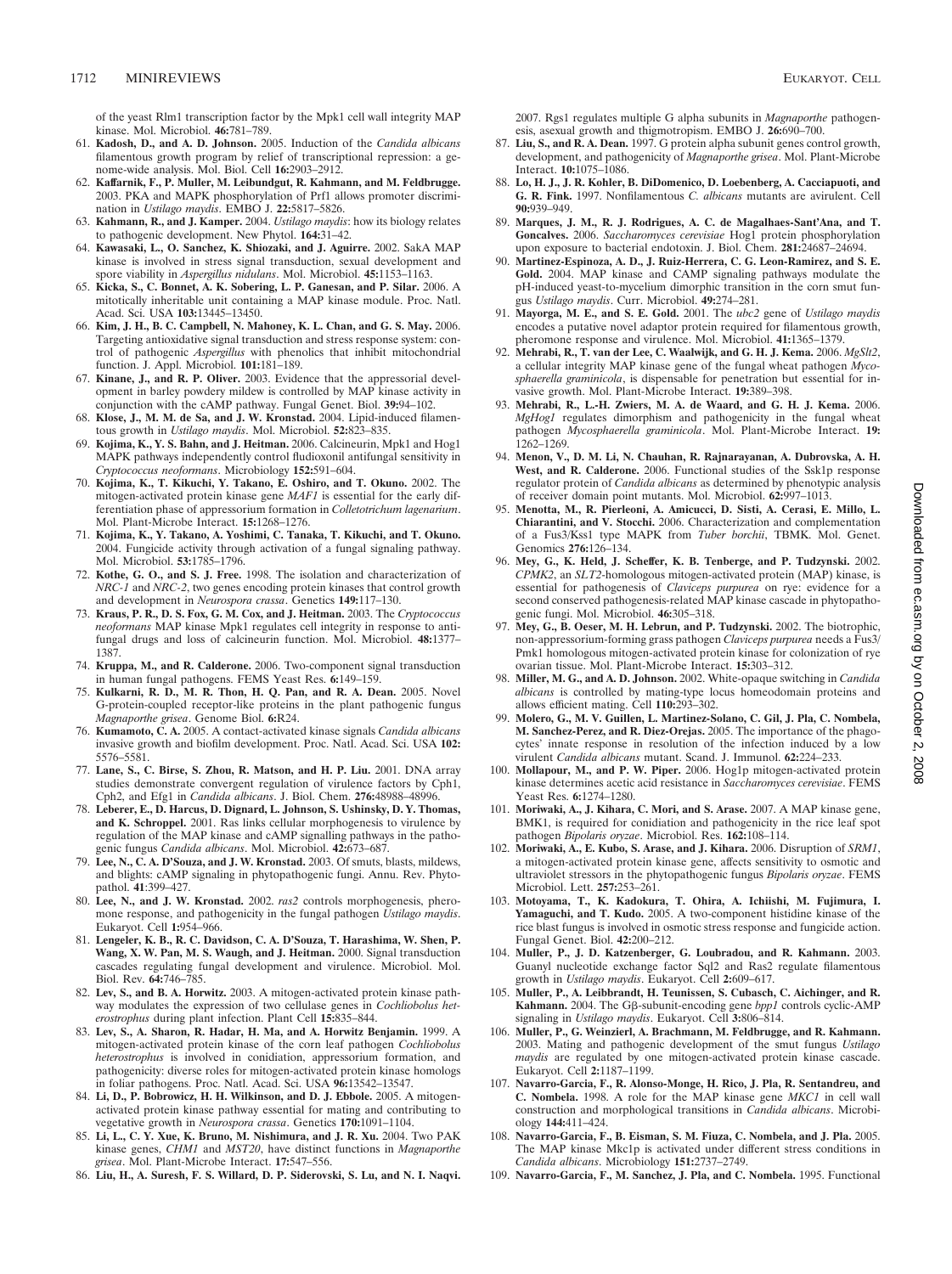characterization of the *MKC1* gene of *Candida albicans*, which encodes a mitogen-activated protein-kinase homolog related to cell integrity. Mol. Cell. Biol. **15:**2197–2206.

- 110. **Nishimura, M., G. Park, and J. R. Xu.** 2003. The G-beta subunit *MGB1* is involved in regulating multiple steps of infection-related morphogenesis in *Magnaporthe grisea*. Mol. Microbiol. **50:**231–243.
- 111. **Noguchi, R., S. Banno, R. Ichikawa, F. Fukumori, A. Ichiishi, M. Kimura, I. Yamaguchi, and M. Fujimura.** 2007. Identification of *OS-2* MAP kinasedependent genes induced in response to osmotic stress, antifungal agent fludioxonil, and heat shock in *Neurospora crassa*. Fungal Genet. Biol. **44:** 208–218.
- 112. **O'Rourke, S. M., and I. Herskowitz.** 2002. A third osmosensing branch in *Saccharomyces cerevisiae* requires the Msb2 protein and functions in parallel with the Sho1 branch. Mol. Cell. Biol. **22:**4739–4749.
- 113. **Ortoneda, M., J. Guarro, M. P. Madrid, Z. Caracuel, M. I. G. Roncero, E. Mayayo, and A. Di Pietro.** 2004. *Fusarium oxysporum* as a multihost model for the genetic dissection of fungal virulence in plants and mammals. Infect. Immun. **72:**1760–1766.
- 114. **Pan, X. W., and J. Heitman.** 2002. Protein kinase A operates a molecular switch that governs yeast pseudohyphal differentiation. Mol. Cell. Biol. **22:**3981–3993.
- 115. **Panadero, J., C. Pallotti, S. Rodriguez-Vargas, F. Randez-Gil, and J. A. Prieto.** 2006. A downshift in temperature activates the high osmolarity glycerol (HOG) pathway, which determines freeze tolerance in *Saccharomyces cerevisiae*. J. Biol. Chem. **281:**4638–4645.
- 116. **Pandey, A., M. G. Roca, N. D. Read, and N. L. Glass.** 2004. Role of mitogen-activated protein kinase pathway during conidial germination and hyphal fusion in *Neurospora crassa*. Eukaryot. Cell **3:**348–358.
- 117. **Park, G., K. S. Bruno, C. J. Staiger, N. J. Talbot, and J. R. Xu.** 2004. Independent genetic mechanisms mediate turgor generation and penetration peg formation during plant infection in the rice blast fungus. Mol. Microbiol. **53:**1695–1707.
- 118. **Park, G., C. Xue, X. Zhao, Y. Kim, M. Orbach, and J. R. Xu.** 2006. Multiple upstream signals converge on an adaptor protein Mst50 to activate the *PMK1* pathway in *Magnaporthe grisea*. Plant Cell **18:**2822–2835.
- 119. **Park, S. H., E. S. Choi, M. J. Kim, B. J. Cha, M. S. Yang, and D. H. Kim.** 2004. Characterization of *HOG1* homologue, *CpMK1*, from *Cryphonectria parasitica* and evidence for hypovirus-mediated perturbation of its phosphorylation in response to hypertonic stress. Mol. Microbiol. **51:**1267–1277.
- 120. **Pott, G. B., T. K. Miller, J. A. Bartlett, J. S. Palas, and C. P. Selitrennikoff.** 2000. The isolation of *FOS-1*, a gene encoding a putative two-component histidine kinase from *Aspergillus fumigatus*. Fungal Genet. Biol. **31:**55–67.
- 121. **Prados-Rosales, R. C., C. Serena, J. Delgado-Jarana, J. Guarro, and A. Di** Pietro. 2006. Distinct signalling pathways coordinately contribute to virulence of *Fusarium oxysporum* on mammalian hosts. Microbes Infect. **8:**2825–2831.
- 122. **Ramamoorthy, V., X. Zhao, A. Snyder, J. R. Xu, and D. M. Shah.** 2007. Two mitogen-activated protein kinase signalling cascades mediate basal resistance to antifungal plant defensins in *Fusarium graminearum*. Cell. Microbiol. **9:**1491–1506.
- 123. **Rauyaree, P., M. D. Ospina-Giraldo, S. Kang, R. G. Bhat, K. V. Subbarao, S. J. Grant, and K. F. Dobinson.** 2005. Mutations in *VMK1*, a mitogenactivated protein kinase gene, affect microsclerotia formation and pathogenicity in *Verticillium dahliae*. Curr. Genet. **48:**109–116.
- 124. **Reyes, G., A. Romans, C. K. Nguyen, and G. S. May.** 2006. Novel mitogenactivated protein kinase MpkC of *Aspergillus fumigatus* is required for utilization of polyalcohol sugars. Eukaryot. Cell **5:**1934–1940.
- 125. **Roman, E., C. Nombela, and J. Pla.** 2005. The Sho1 adaptor protein links oxidative stress to morphogenesis and cell wall biosynthesis in the fungal pathogen *Candida albicans*. Mol. Cell. Biol. **25:**10611–10627.
- 126. **Rottmann, M., S. Dieter, H. Brunner, and S. Rupp.** 2003. A screen in *Saccharomyces cerevisiae* identified *CaMCM1*, an essential gene in *Candida albicans* crucial for morphogenesis. Mol. Microbiol. **47:**943–959.
- 127. **Rui, O., and M. Hahn.** 2007. The Slt2-type MAP kinase Bmp3 of *Botrytis cinerea* is required for normal saprotrophic growth, conidiation, plant surface sensing and host tissue colonization. Mol. Plant Pathol. **8:**173–184.
- 128. **Ruiz-Roldan, M. C., F. J. Maier, and W. Schaefer.** 2001. *PTK1*, a mitogenactivated-protein kinase gene, is required for conidiation, appressorium formation, and pathogenicity of *Pyrenophora teres* on barley. Mol. Plant-Microbe Interact. **14:**116–125.
- Saito, H., and K. Tatebayashi. 2004. Regulation of the osmoregulatory HOG MAPK cascade in yeast. J. Biochem. **136:**267–272.
- 130. **Sato, T., T. Watanabe, T. Mikami, and T. Matsumoto.** 2004. Farnesol, a morphogenetic autoregulatory substance in the dimorphic fungus *Candida albicans*, inhibits hyphae growth through suppression of a mitogen-activated protein kinase cascade. Biol. Pharm. Bull. **27:**751–752.
- 131. **Scheffer, J., C. B. Chen, P. Heidrich, M. B. Dickman, and P. Tudzynski.** 2005. A *CDC42* homologue in *Claviceps purpurea* is involved in vegetative differentiation and is essential for pathogenicity. Eukaryot. Cell **4:**1228–1238.
- 132. **Schwartz, M. A., and H. D. Madhani.** 2004. Principles of map kinase signaling specificity in *Saccharomyces cerevisiae*. Annu. Rev. Genet. **38:**725–748.
- 133. **Segmuller, N., U. Ellendorf, B. Tudzynski, and P. Tudzynski.** 2007. BcSak1, a

stress-activated mitogen-activated protein kinase, is involved in vegetative differentiation and pathogenicity in *Botrytis cinerea*. Eukaryot. Cell **6:**211–221.

- 134. **Smith, D. G., M. D. Garcia-Pedrajas, W. Hong, Z. Y. Yu, S. E. Gold, and M. H. Perlin.** 2004. An Ste20 homologue in *Ustilago maydis* plays a role in mating and pathogenicity. Eukaryot. Cell **3:**180–189.
- 135. **Solomon, P. S., O. D. C. Waters, J. Simmonds, R. M. Cooper, and R. P. Oliver.** 2005. The Mak2 MAP kinase signal transduction pathway is required for pathogenicity in *Stagonospora nodorum*. Curr. Genet. **48:**60–68.
- 136. **Sussman, A., K. Huss, L. C. Chio, S. Heidler, M. Shaw, D. Ma, G. X. Zhu, R. M. Campbell, T. S. Park, P. Kulanthaivel, J. E. Scott, J. W. Carpenter, M. A. Strege, M. D. Belvo, J. R. Swartling, A. Fischl, W. K. Yeh, C. Shih, and X. S. Ye.** 2004. Discovery of cercosporamide, a known antifungal natural product, as a selective Pkc1 kinase inhibitor through high-throughput screening. Eukaryot. Cell **3:**932–943.
- 137. **Thomas, C. F., P. K. Vohra, J. G. Park, V. Puri, A. H. Limper, and T. J. Kottom.** 2003. *Pneumocystis carinii BCK1* functions in a mitogen-activated protein kinase cascade regulating fungal cell-wall assembly. FEBS Lett. **548:**59–68.
- 138. **Thorsen, M., Y. J. Di, C. Tangemo, M. Morillas, D. Ahmadpour, C. Van der Does, A. Wagner, E. Johansson, J. Boman, F. Posas, R. Wysocki, and M. J. Tamas.** 2006. The MAPK Hog1p modulates Fps1p-dependent arsenite uptake and tolerance in yeast. Mol. Biol. Cell **17:**4400–4410.
- 139. **Tsuji, G., S. Fujii, S. Tsuge, T. Shiraishi, and Y. Kubo.** 2003. The *Colletotrichum lagenarium* Ste12-like gene *CST1* is essential for appressorium penetration. Mol. Plant-Microbe Interact. **16:**315–325.
- 140. **Urban, M., E. Mott, T. Farley, and K. Hammond Kosack.** 2003. The *Fusarium graminearum MAP1* gene is essential for pathogenicity and development of perithecia. Mol. Plant Pathol. **4:**347–359.
- 141. **Vallim, M. A., K. Y. Miller, and B. L. Miller.** 2000. *Aspergillus* SteA (sterile12-like) is a homeodomain-C2/H2-Zn+2 finger transcription factor required for sexual reproduction. Mol. Microbiol. **36:**290–301.
- 142. **Viaud, M., S. Fillinger, W. Liu, J. S. Polepalli, P. Le Pecheur, A. R. Kunduru, P. Leroux, and L. Legendre.** 2006. A class III histidine kinase acts as a novel virulence factor in *Botrytis cinerea*. Mol. Plant-Microbe Interact. **19:**1042–1050.
- 143. **Vohra, P. K., J. G. Park, B. Sanyal, and C. F. Thomas.** 2004. Expression analysis of *PCSTE3*, a putative pheromone receptor from the lung pathogenic fungus *Pneumocystis carinii*. Biochem. Biophys. Res. Commun. **319:**193–199.
- 144. **Voigt, C. A., W. Schafer, and S. Salomon.** 2005. A secreted lipase of *Fusarium graminearum* is a virulence factor required for infection of cereals. Plant J. **42:**364–375.
- 145. **Wang, P., C. B. Nichols, K. B. Lengeler, M. E. Cardenas, G. M. Cox, J. R. Perfect, and J. Heitman.** 2002. Mating-type-specific and nonspecific PAK kinases play shared and divergent roles in *Cryptococcus neoformans*. Eukaryot. Cell **1:**257–272.
- 146. **Wang, P., J. R. Perfect, J. Heitman, and P. Wang.** 2000. The G-protein beta subunit *GPB1* is required for mating and haploid fruiting in *Cryptococcus neoformans*. Mol. Cell. Biol. **20:**352–362.
- 147. **Waugh, M. S., C. B. Nichols, C. M. DeCesare, G. M. Cox, J. Heitman, and J. A. Alspaugh.** 2002. Ras1 and Ras2 contribute shared and unique roles in physiology and virulence of *Cryptococcus neoformans*. Microbiology **148:**191–201.
- 148. **Wei, H., N. Requena, and R. Fischer.** 2003. The MAPKK kinase SteC regulates conidiophore morphology and is essential for heterokaryon formation and sexual development in the homothallic fungus *Aspergillus nidulans*. Mol. Microbiol. **47:**1577–1588.
- 149. **Wiederhold, N. P., D. P. Kontoyiannis, R. A. Prince, and R. E. Lewis.** 2005. Attenuation of the activity of caspofungin at high concentrations against *Candida albicans*: possible role of cell wall integrity and calcineurin pathways. Antimicrob. Agents Chemother. **49:**5146–5148.
- 150. **Wormley, F. L., G. Heinrich, J. L. Miller, J. R. Perfect, and G. M. Cox.** 2005. Identification and characterization of an *SKN7* homologue in *Cryptococcus neoformans*. Infect. Immun. **73:**5022–5030.
- 151. **Xu, J. R.** 2000. MAP kinases in fungal pathogens. Fungal Genet. Biol. **31:**137–152.
- 152. **Xu, J. R., C. J. Staiger, and J. E. Hamer.** 1998. Inactivation of the mitogenactivated protein kinase *MPS1* from the rice blast fungus prevents penetration of host cells but allows activation of plant defense responses. Proc. Natl. Acad. Sci. USA **95:**12713–12718.
- 153. **Xue, C., G. Park, W. Choi, L. Zheng, R. A. Dean, and J. R. Xu.** 2002. Two novel fungal virulence genes specifically expressed in appressoria of the rice blast fungus. Plant Cell **14:**2107–2119.
- 154. **Xue, C. Y., Y. S. Bahn, G. M. Cox, and J. Heitman.** 2006. G protein-coupled receptor Gpr4 senses amino acids and activates the cAMP-PKA pathway in *Cryptococcus neoformans*. Mol. Biol. Cell **17:**667–679.
- 155. **Xue, T., C. K. Nguyen, A. Romans, and G. S. May.** 2004. A mitogenactivated protein kinase that senses nitrogen regulates conidial germination and growth in *Aspergillus fumigatus*. Eukaryot. Cell **3:**557–560.
- 156. **Yue, C. L., L. M. Cavallo, J. A. Alspaugh, P. Wang, G. M. Cox, J. R. Perfect, and J. Heitman.** 1999. The *STE12* alpha homolog is required for haploid filamentation but largely dispensable for mating and virulence in *Cryptococcus neoformans*. Genetics **153:**1601–1615.
- 157. **Zhang, Y., R. Lamm, C. Pillonel, S. Lam, and J. R. Xu.** 2002. Osmoregu-